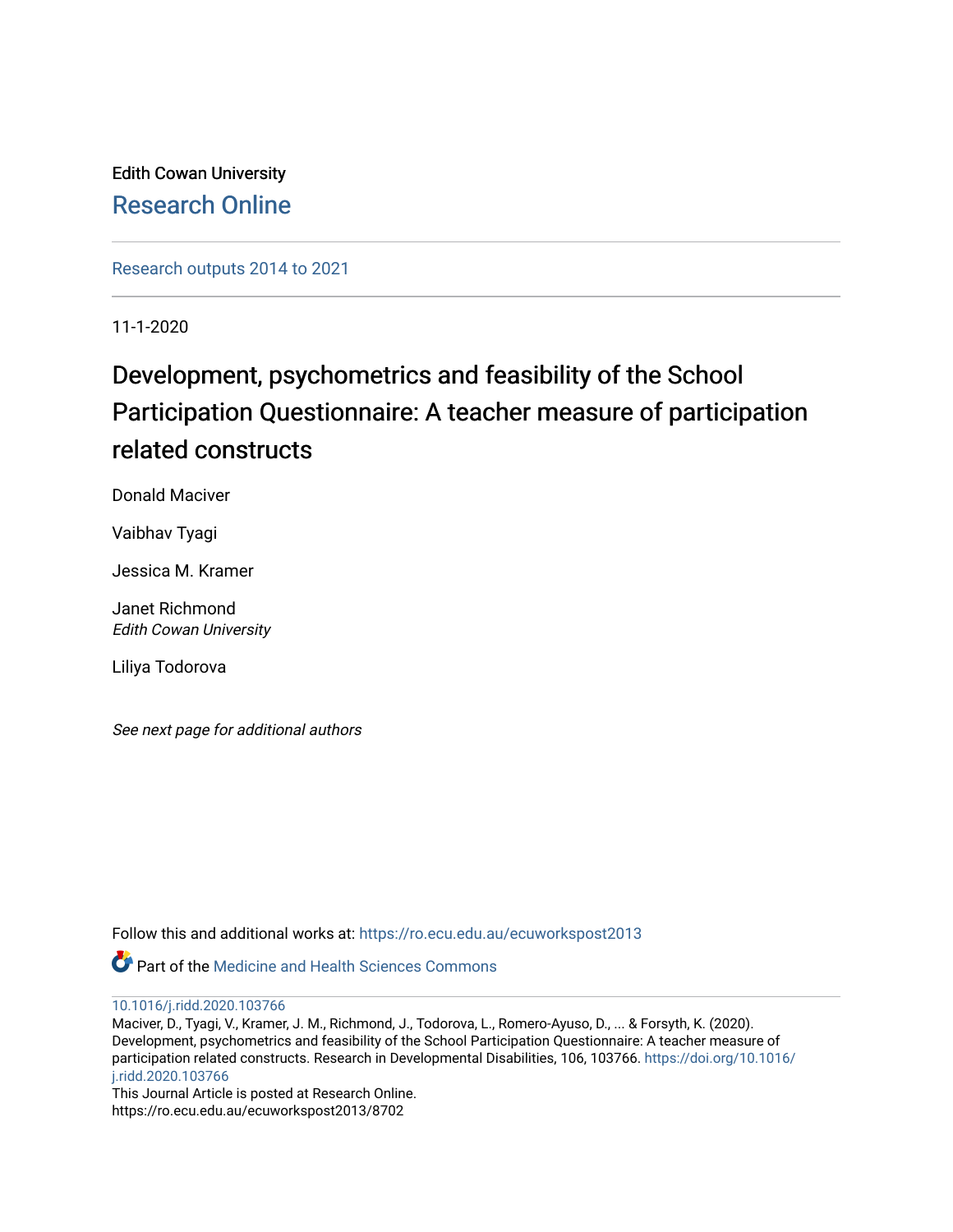### Authors

Donald Maciver, Vaibhav Tyagi, Jessica M. Kramer, Janet Richmond, Liliya Todorova, Dulce Romero-Ayuso, Hiromi Nakamura-Thomas, Margo van Hartingsveldt, Lorna Johnston, Anne O'Hare, and Kirsty Forsyth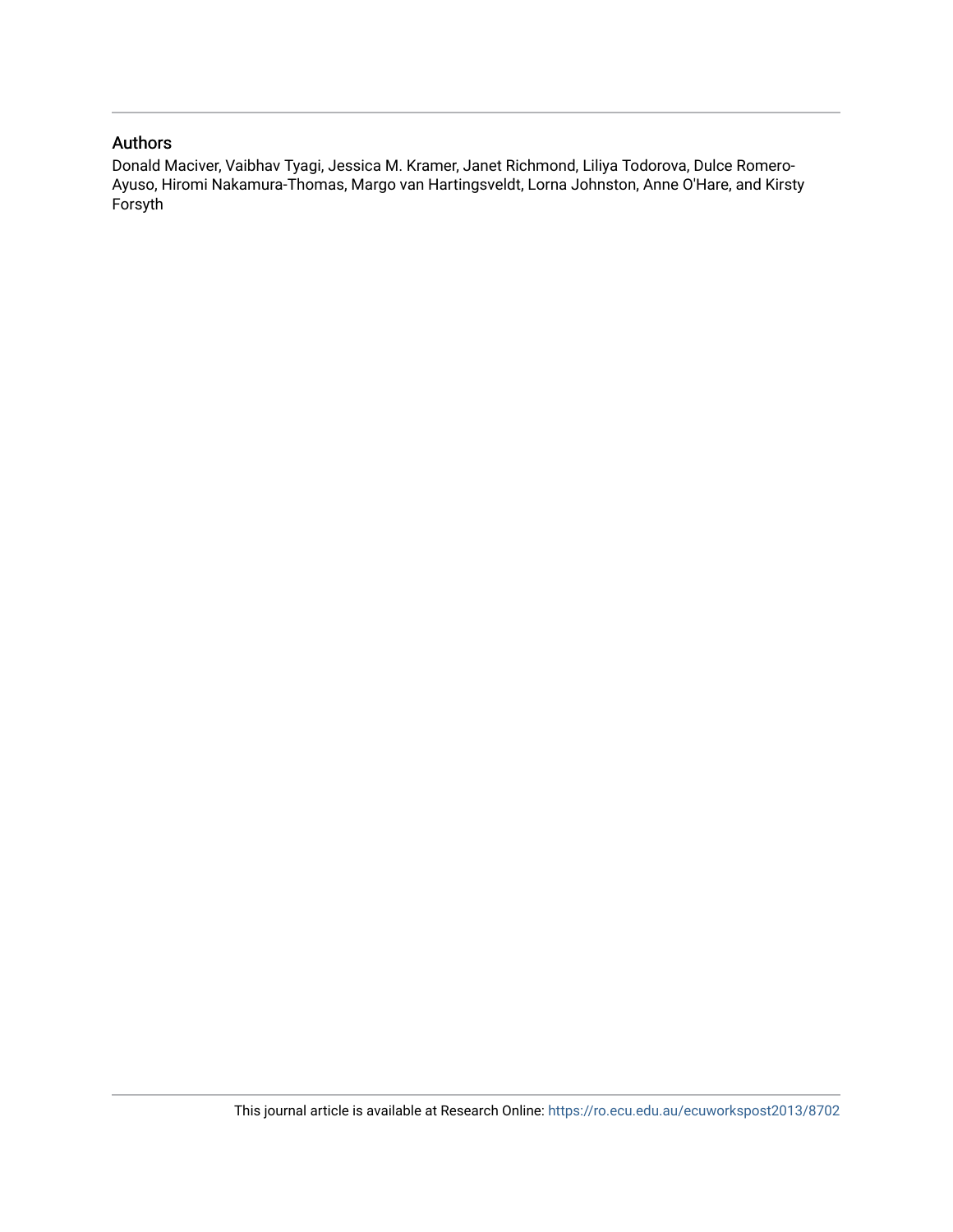Contents lists available at [ScienceDirect](www.sciencedirect.com/science/journal/08914222)



## Research in Developmental Disabilities

journal homepage: [www.elsevier.com/locate/redevdis](https://www.elsevier.com/locate/redevdis) 



velopmental<br>sabilities

## Development, psychometrics and feasibility of the School Participation Questionnaire: A teacher measure of participation related constructs

Donald Maciver<sup>a,\*</sup>, Vaibhav Tyagi<sup>a</sup>, Jessica M. Kramer<sup>b</sup>, Janet Richmond<sup>c</sup>, Liliya Todorova <sup>d</sup>, Dulce Romero-Ayuso <sup>e</sup>, Hiromi Nakamura-Thomas <sup>f</sup>, Margo van Hartingsveldt <sup>g</sup>, Lorna Johnston <sup>a,h</sup>, Anne O'Hare <sup>i</sup>, Kirsty Forsyth <sup>a</sup>

<sup>b</sup> *Department of Occupational Therapy, College of Public Health and Health Professions, University of Florida, United States* 

<sup>d</sup> *Occupational Therapy, Faculty of Public Health and Health Care, University of Ruse, Ruse, Bulgaria* 

<sup>e</sup> *Department of Physical Therapy, Occupational Therapy Division, Faculty of Health Sciences, University of Granada, Granada, Spain* 

<sup>f</sup> *Saitama Prefectural University, Graduate School of Health, Medicine and Welfare, Saitama, Japan* 

<sup>g</sup> *Amsterdam University of Applied Sciences, Faculty of Health, School of Occupational Therapy, Amsterdam, The Netherlands* 

<sup>h</sup> *Additional Support for Learning Service, Communities and Families, City of Edinburgh Council, Edinburgh, Scotland, UK* 

<sup>i</sup> *Child Life and Health, SMC Research Centre, Edinburgh University, Edinburgh, Scotland, United Kingdom* 

#### ARTICLE INFO

*Keywords:*  Assessment School Validity Rasch analysis Participation

#### ABSTRACT

*Background:* We report development of the SPQ (School Participation Questionnaire) a teachercompleted measure of participation related constructs for schools. The SPQ was developed to support participation-related assessment, interventions, and research in the inclusive school context.

*Methods:* Several iterative steps were undertaken. An international panel of experts reviewed content validity. A 66-item pilot questionnaire was administered in schools. Mokken and Rasch model analysis were applied. Internal consistency was assessed using Cronbach's alpha. Analyses were conducted on associations with teacher and child demographic variables. Feedback was sourced from users. Participants were teachers of 101 children (5–12 years old) with a range of disabilities, including intellectual disability, autism spectrum disorder and learning difficulties. *Results:* Four participation-related dimensions of the SPQ were confirmed. Rasch person and item

reliability were good, and 2–4 strata were confirmed per scale. Internal consistency was good (all scales, Cronbach  $\alpha$  > 0.8). Mean administration time was 11.7 min. Mean SPQ scores were independent of teacher characteristics. A significant effect of school support level, eligibility for free school meals and gender was found. Through synthesising analytic results and feedback, a new 46-item tool was obtained.

*Conclusion:* The results of this study provide evidence of acceptability, practicality and validity. The SPQ is the first tool developed to assess participation related constructs in schools, and it contains novel information not given by other assessments. The SPQ may be used by practitioners and researchers to understand and improve the participation of children with a range of disabilities in schools.

Corresponding author.

*E-mail address:* [dmaciver@qmu.ac.uk](mailto:dmaciver@qmu.ac.uk) (D. Maciver).

#### <https://doi.org/10.1016/j.ridd.2020.103766>

Received 23 September 2019; Received in revised form 8 July 2020; Accepted 12 August 2020

Available online 19 September 2020

0891-4222/© 2020 The Authors. Published by Elsevier Ltd. This is an open access article under the CC BY-NC-ND license [\(http://creativecommons.org/licenses/by-nc-nd/4.0/\)](http://creativecommons.org/licenses/by-nc-nd/4.0/).

<sup>a</sup> *School of Health Sciences, Queen Margaret University, Edinburgh, Scotland EH21 6UU, UK* 

<sup>c</sup> *School of Medical and Health Sciences, Edith Cowan University, Joondalup, Australia*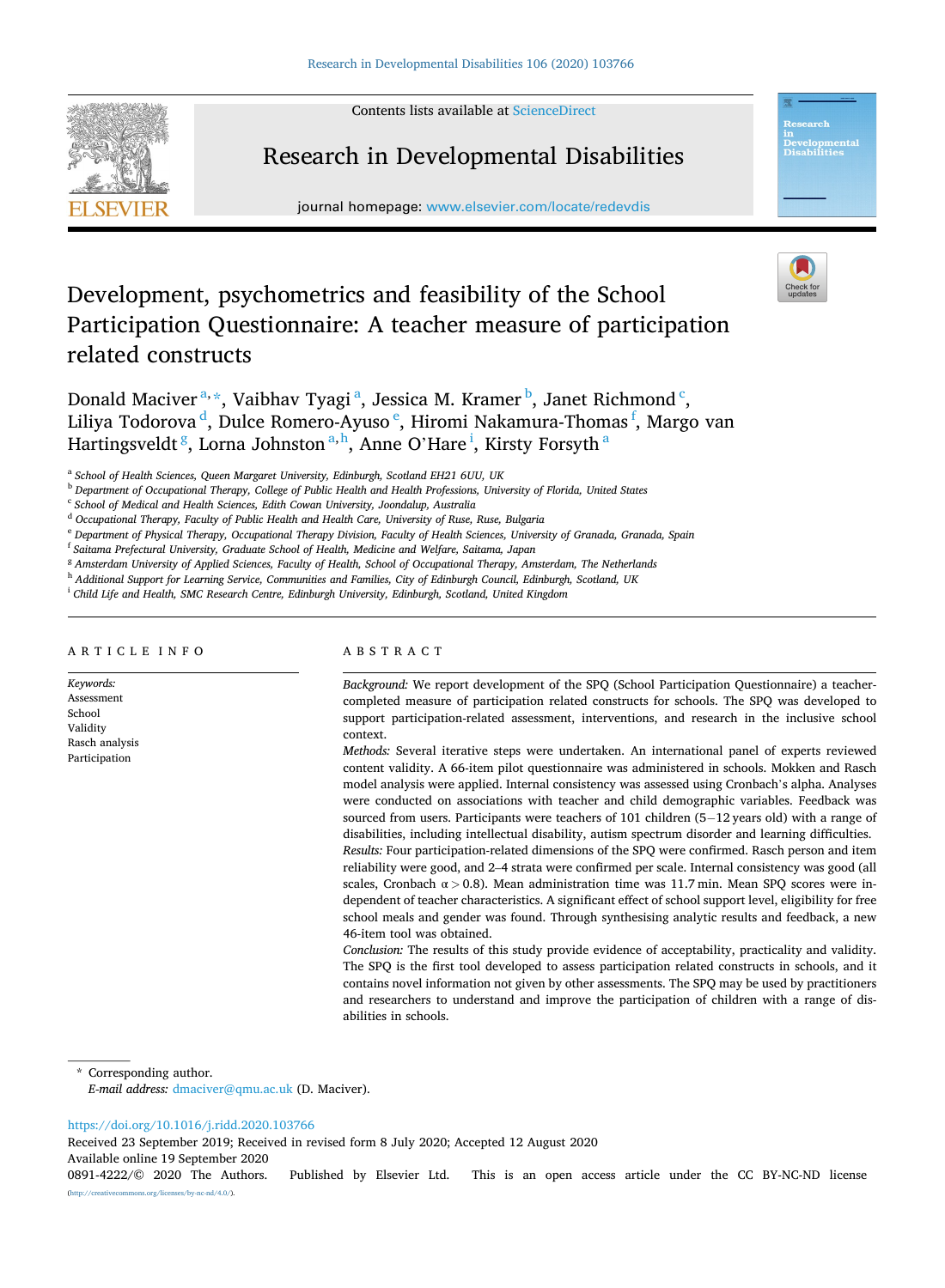## &alert\_message\_var;

### **What this paper adds**

- This study describes assessment of participation related constructs for children aged 5− 12 years with a range of disabilities in order to support participation-related interventions and research in the inclusive school context.
- The study described the rationale for considering participation as an important intervention and assessment focus in education.
- The study has identified that teachers can effectively assess participation related constructs using the SPQ.

#### **1. Introduction**

Participation, often defined as "involvement in a life situation" ([WHO, 2007](#page-12-0)) is important to children, parents and professionals alike [\(Anaby et al., 2019; James Lind Alliance, 2016\)](#page-12-0). Childhood onset conditions which result in reduced participation in school are increasingly common, including Autism Spectrum Disorders, learning difficulties, and intellectual disability ([Zablotsky et al., 2019](#page-13-0)). Restrictions in school participation have lifetime consequences for learning, development and well-being ([Izadi-Najafabadi, Ryan,](#page-12-0) [Ghafooripoor, Gill,](#page-12-0) & Zwicker, 2019; John-Akinola & [Nic-Gabhainn, 2014;](#page-12-0) [Peny-Dahlstrand, Krumlinde-Sundholm,](#page-12-0) & [Gosman-Hedstrom, 2013](#page-12-0)). Historically there has been a lack of measures to support assessment of participation in schools ([Adair et al.,](#page-11-0) [2018\)](#page-11-0).

In this study, we aimed to develop a teacher report measure of participation related constructs, titled the School Participation Questionnaire (SPQ). In recent years, participation has become of increasing interest to educators. Reduction of reliance on impair-ment focused or medical models of disability is a key theme [\(Norwich, 2008](#page-12-0)). Impairment focussed approaches have limited relevance to education planning, and there has also been recognition of stigma and labelling issues associated with the "medical" model [\(Norwich, 2016\)](#page-12-0). Participation-focussed models are an alternative and advantageous framework, due to their focus on the "social" model of disability, or more recently "biopsychosocial" model, combining aspects of the "social" and "medical" models ([WHO, 2007](#page-12-0)).

Conducting assessments of participation in the child's natural environment, such as the classroom is beneficial ([Anaby et al., 2019](#page-12-0)). However, there are several general barriers to using measures in schools. These include demands on time ([Ingram, Louis,](#page-12-0) & Schroeder, [2004\)](#page-12-0), training or knowledge ([Chen, Heritage,](#page-12-0) & Lee, 2005), and whether a particular measure has face validity ([Sturgis, Hughes,](#page-12-0) & [Smith, 2006](#page-12-0)). Poor return for data collection efforts are common, and teachers may express concerns about measures not being necessary or relevant [\(Sturgis et al., 2006\)](#page-12-0). For some educationalists, any "classification" is associated with a deficit model, and therefore to be criticized [\(Norwich, 2016](#page-12-0)). Teacher capacity may also depend upon experience or knowledge ([van der Veen, Smeets,](#page-12-0) & [Derriks, 2010](#page-12-0)) or self-perception of capabilities with regards to education of children with additional needs ([Wilson, Woolfson, Durkin,](#page-13-0) & [Elliott, 2016\)](#page-13-0).

Considering these complexities, we developed a new measure. Several iterative steps were taken in collaboration with teachers, school leadership, paediatric therapists and parents. First, items were developed and subjected to content validity assessment by experts. Second, a pilot measure was deployed in schools, followed by psychometric analysis. We assessed practicality and acceptability for users, and produced an improved version of the tool for further use.

#### *1.1. Theoretical background*

Middle childhood (approximately 5–12 years) was the target age range. During middle childhood a child's mastery of developmental challenges is strongly influenced by school experiences. Children are moving from nursery/kindergarten provision to increasingly formal education settings, but have not yet entered the adolescent phase where other challenges appear.

Regarding broader perspectives, the idea that a participation-focussed model could be useful in education has been a topic of debate for some time, and there are similarities with the more traditionally understood concept of "inclusion" ([Hollenweger, 2011; Norwich,](#page-12-0) [2008,](#page-12-0) [2016\)](#page-12-0). Historically, the "inclusion" perspective has been concerned with placement of children with additional needs in non-segregated environments (Göransson & [Nilholm, 2014](#page-12-0)). The field has since moved to debating how to "do" inclusion and ensure quality, rather than placement alone. However, identifying what counts as good practice and good outcomes remains complex ([Ruijs](#page-12-0)  $\&$ [Peetsma, 2009](#page-12-0)). Key principles for reforms to facilitate inclusion are available, but teachers and schools still have difficulty oper-ationalizing these [\(Florian, 2012\)](#page-12-0). This is understandable, particularly when schools tend to be rated on academic achievement, rather than on how inclusive they are ([Glazzard, 2013\)](#page-12-0). Whilst the inclusion perspective has been driven by educationalists, participation research is primarily driven by health professionals. Such discrepancies have led to different emphases, but both perspectives represent a social model of disability, stressing that impairments interact with environments to influence outcomes. In attempting to meld perspectives, educational views on curriculum, instruction and inclusion are complemented by health perspectives on disability, function and participation. A focus on participation may provide a common language and beneficial shared framework. Through focussing on participation, educators' knowledge of children with developmental and other disabilities, and the factors which influence daily life activities, may be increased. Participation of children in the daily life of the school is also, arguably, a core indicator of the quality of placement, and therefore the "effectiveness" of inclusion.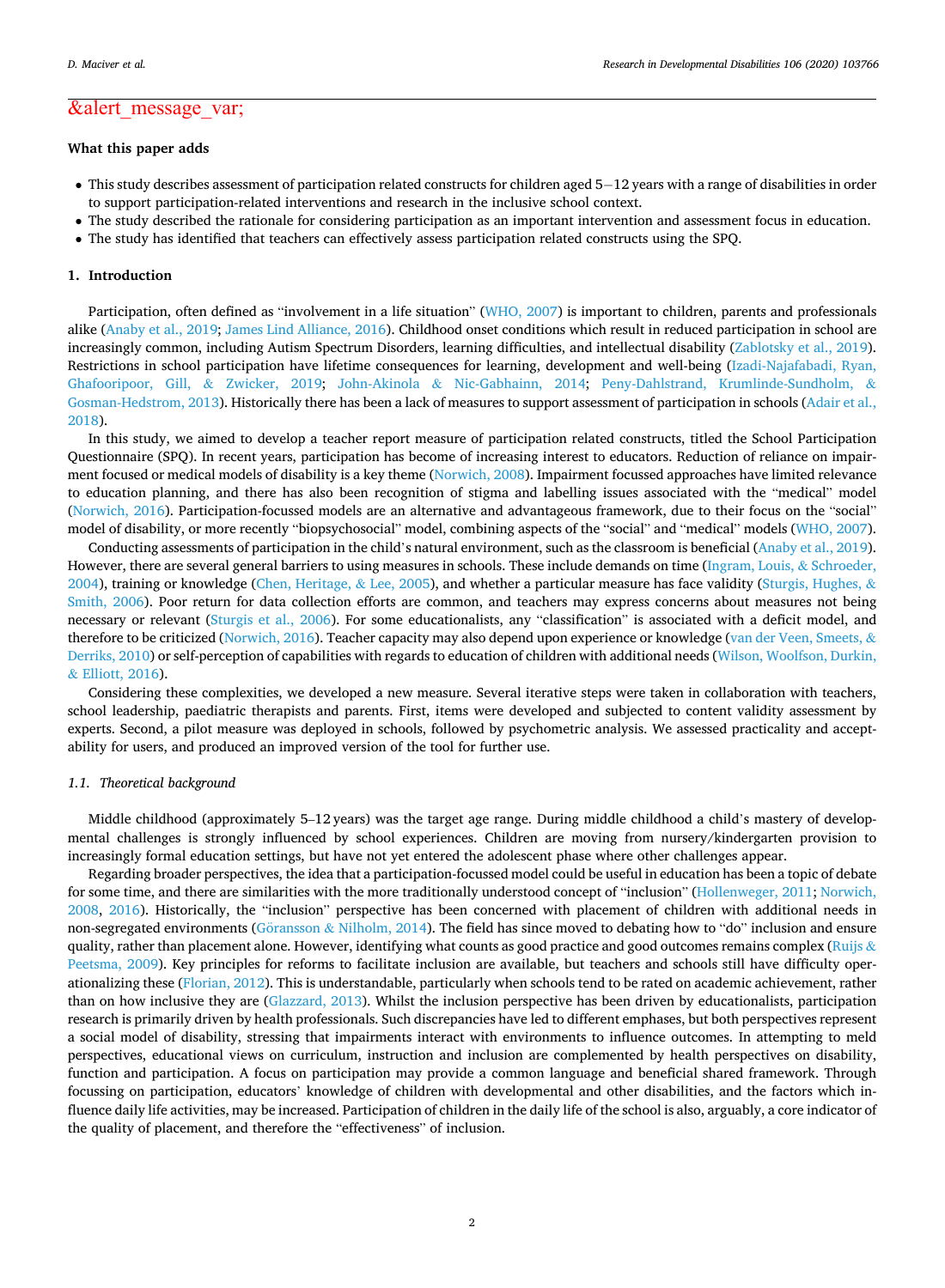#### *1.2. SPQ conceptual model*

Instead of measuring the amount or type of participation engaged in by children, SPQ development focussed on producing a measure to identify reasons for suboptimal participation. Participation in school, as defined in the contemporary literature, includes everyday life situations or activities which are required or desired to fulfil the role of the school pupil within or around the school context ([Maciver et al., 2019\)](#page-12-0). School participation therefore includes a range of possible roles and activities, including classroom activity, school work, events, trips, teams, clubs, and relationships ([Maciver et al., 2019\)](#page-12-0). School participation can be measured in terms of how much, how often and what the child does (attendance), as well as their subjective experience (involvement) ([Imms et al.,](#page-12-0) [2016\)](#page-12-0). However, knowing the amount that a child is participating, or that a child is participating poorly does not explain why this is the case, or how to help. Instead, it was intended that the SPQ would provide information about environmental and child determinants of participation. It was important to include a range of possible influences. A multidimensional assessment would support identification of the multiple factors leading to restricted participation, allowing for development and implementation of targeted interventions. Such assessment, inclusive of a biopsychosocial concept of child and environment fit, is congruent with current conceptualisations of participation ([Imms et al., 2016\)](#page-12-0) and approaches to intervention ([Adair et al., 2018\)](#page-11-0).

A pre-existing approach to assessing the determinants of participation is to ask teachers or others to assess the extent to which determinants are restricting (or facilitating) the child's participation. However, this is problematic for several reasons. Firstly, determining the extent to which each determinant is restricting participation requires identifying the determinant, and then observing its impact. Secondly, users may not be able to identify independent effects of determinants. Thirdly, perceiving a factor as restricting participation is not the same as the factor actually restricting participation (Whiteneck & [Dijkers, 2009\)](#page-12-0). Instead, the SPQ was designed to map onto a recent school participation conceptual framework, derived from a systematic literature review of key determinants of participation ([Maciver et al., 2019\)](#page-12-0). This review was the first work to comprehensively describe participation determinants and their comprising dimensions in the school setting. It was intended that the SPQ would provide information about the extent to which the child and environment contained features identified as important for participation in this review.

The conceptual framework comprised four components: identity, competence, experience of mind and body (symptoms), and environment ([Maciver et al., 2019\)](#page-12-0). In the framework, 'identity' or 'being' included sense of efficacy, what children found interesting and valuable to do, a sense of routines of the school day, perceptions around role, and perception around inclusion. 'Competence' or 'doing' focussed on what the child actually did in school. Competence induced such aspects as fulfilling expectations, standards of performance, maintaining a routine, discharging responsibilities, and skills. 'Experience of mind and body' (symptoms) included issues commonly experienced by children with disabilities in the school context: pain, anxiety, mood, and fatigue. Environment was operationalised as the physical and social attributes of the school.

#### *1.3. Initial development of the SPQ*

A multi-professional, international group developed the SPQ items (i.e. the authors). This group had expertise in teaching, psychology, community paediatrics, neurodisability, community health sciences, occupational therapy, participation, rehabilitation and global health. Items were designed to represent the hypothesized causal model of influences on participation as described above. Input was also sought from teachers, therapists and parents to ensure relevance. Additionally, we completed a review of existing instruments (additional file 1). These processes reinforced gaps, identifying that a tool and a common language to describe and measure participation related constructs was lacking.

#### *1.4. Items and scales*

Four scales were included in the SPQ, reflecting the originating conceptual framework ([Maciver et al., 2019](#page-12-0)). The 'competence' scale included items on making choices, persistence, meeting expectations, performing roles and skills, with higher scores being indicative of favourable characteristics. Example item: "The child does what is expected of them." Items in the 'symptoms' scale were targeted to measure the extent of disability-related symptoms: lack of energy, tiredness/sleep, pain, low mood and anxiety. Higher scores would indicate a favourable symptom status. Example item: "The child seems well-slept when they arrive for school." Items in the 'identity' scale aimed to assess the child's thoughts, feelings, knowledge, preferences, self-perceptions and role perceptions, with higher scores being indicative of favourable characteristics. Example item: "The child understands school routines." The 'environment' scale was designed to measure the physical (spaces and the objects) and social (peers, teachers, routines and typical or expected ways of doing things) environment of the school. Higher scores are indicative of a more facilitative environment. Example item: "The school building is fully accessible to the child."

In consultation with teachers a 4-point scale was considered optimal, using the categories:  $1 =$  Disagree;  $2 =$  Somewhat Disagree; 3 = Somewhat Agree; and 4 = Agree. Teachers reported that items should be positively worded to reflect the ethos of education. As well as scores for each individual item, responses may be averaged to generate a summary score ranging from 1 to 4 for each scale. It was envisaged that a total score (across scales) would be unhelpful due to differential functioning.

To reflect real world practices, there were no restrictions on how information for completing the questionnaire was gained, including direct experience with the child, paperwork and communication with others. Teachers were advised to not think only about good days or bad days, rather an overall assessment of the previous two-week period. They were asked to consider the child with normal supports in place (e.g. if a child habitually wore glasses then consider that child when they are wearing glasses). Throughout, the focus was on school, therefore, when a question addressed activities the child took part in, or roles, we were only concerned with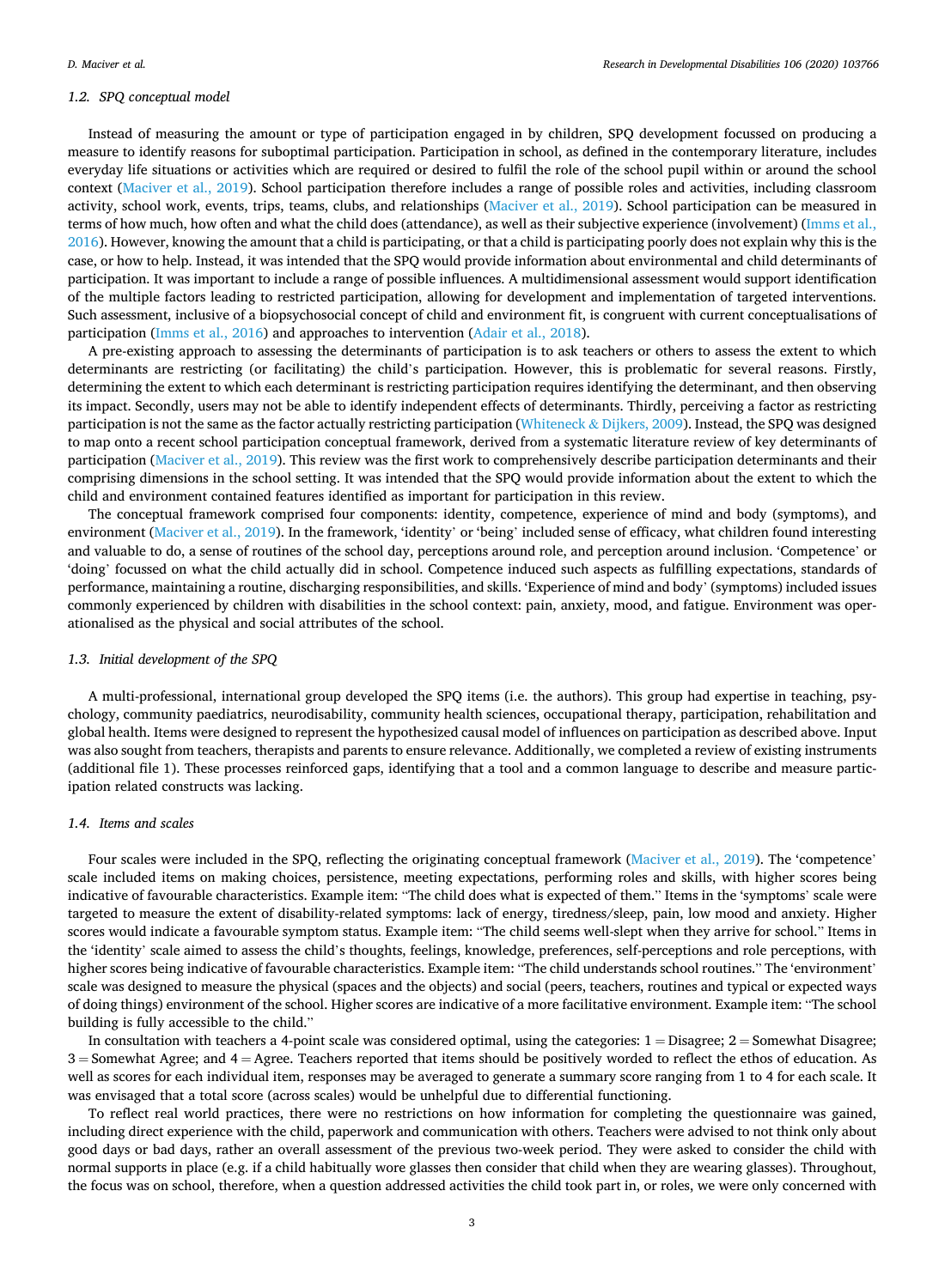those that took place at school. In terms of the environment, teachers were advised to be reflective and adopt a critical, probing, problem-seeking approach. A "walk through" was advised.

#### **2. Methods**

This study draws on best practice for development and evaluation of instruments via the COSMIN framework ([Mokkink et al., 2010](#page-12-0)) and the Medical Research Council's guidance on development of complex interventions ([Craig et al., 2008](#page-12-0)). We had the following objectives. Firstly, to undertake a content validity procedure with an expert group, and winnow items accordingly. Secondly, to assess psychometric properties of a pilot version of the SPQ. Thirdly, to explore the relationship of the SPQ to child and teacher characteristics. Such analyses were aimed at hypothesis testing [\(Mokkink et al., 2010\)](#page-12-0) in terms of the expected behavior of the measure. We hypothesized that SPQ scores would be associated with characteristics of children, but that they would be independent of teacher characteristics. Finally, a focus was to produce a short effective tool that was practical and acceptable to the target community (teachers). We therefore gathered feedback from users, and examined the acceptability and time burden. To finalise the SPQ, changes were made according to the statistical results and in collaboration with users.

#### *2.1. Participants and procedures*

#### *2.1.1. Content validity*

Eight independent experts were recruited through professional networks. Experts included parent/family advocacy organisations  $(n = 2)$ , education/psychology services  $(n = 3)$ , and health professionals  $(n = 3)$ . Experts had at least masters education, four held PhDs, and two held professorships. Average experience was 23 years. One hundred and eight items were presented for review. Data were collected through electronic survey.

#### *2.1.2. Rasch model analysis*

Prior to starting, researchers determined that the sample should comprise at least 100 SPQs as this would provide 95 % confidence in calibrations within  $\pm$ 0.5 logits for the Rasch model analysis ([Linacre, 1994](#page-12-0)). One hundred and one children were recruited from inclusive primary schools, in a large urban local authority in Scotland. Four schools were selected randomly using Probability Proportional to Size (PPS) methods [\(Organisation for Economic Co-operation](#page-12-0) & Development, 2012). Schools selected children using a lottery method (aiming to provide 28 children each, with 4 children selected per primary stage). Children were 5− 12 years old. Senior teachers identified children for randomisation. Criteria for having disability reflected those used nationally: children having a physical, developmental, behavioural, or emotional condition and who also required health and/or related services of a type or amount beyond that required by children generally. Categories of need were recorded as follows: learning disability; dyslexia; other specific learning difficulty; other moderate learning difficulty; visual impairment; hearing impairment; deafblind; physical or motor impairment; language or speech disorder; autistic spectrum disorder; social, emotional and behavioral difficulty; physical health problem; or mental health problem [\(Scottish Givernment, 2019\)](#page-12-0). Children could have one or more condition/need. Paper SPQs and other forms were distributed to schools, with return requested in a three week timeframe. SPQs were completed by teachers.

#### *2.1.3. Exploratory analysis*

Children's demographic characteristics included were level of school support, free school meals entitlement, age and gender. The post-completion questionnaire completed by each participating teacher included qualification status and years of experience. Five items capturing teacher self-efficacy concerning education of children with additional needs was also included. During analysis we tested for reliability and found Cronbach's alpha to be *>*.8 for this teacher self-efficacy measure, indicating reliability for the purposes of this study.

#### *2.1.4. Acceptability and time burden*

The post-completion questionnaire completed by each participating teacher also included free-text feedback, and eight items on the qualities of the SPQ. Each school's senior teacher(s) was debriefed, with feedback gathered. Time taken to complete each SPQ was recorded to the nearest minute.

#### *2.1.5. Finalisation*

Our analytic results were based primarily on quantitative statistical techniques, and this may lead to items of conceptual and clinical interest being removed, hence involvement of users and experts is appropriate in finalising a tool [\(Chen et al., 2014](#page-12-0)). Decisions on changes were therefore made in a series of meetings including teachers, school leadership, and experienced paediatric therapists.

#### *2.2. Data analysis*

#### *2.2.1. Content validity*

Content validity is judged by experts with the proportion of expert agreement captured in the content validity index (CVI). Experts rated draft SPQ items covering five aspects: relevance to concept, relevance to population; relevance to purpose; ease of reading; and clarity. Item-level content validity index (I-CVI) and modified kappa statistic (*k\**) were calculated (Polit, Beck, & [Owen, 2007](#page-12-0)). Where an item received I-CVI < .78 (on any criteria) it was considered for revision/exclusion ([Polit et al., 2007\)](#page-12-0). For modified kappa statistic,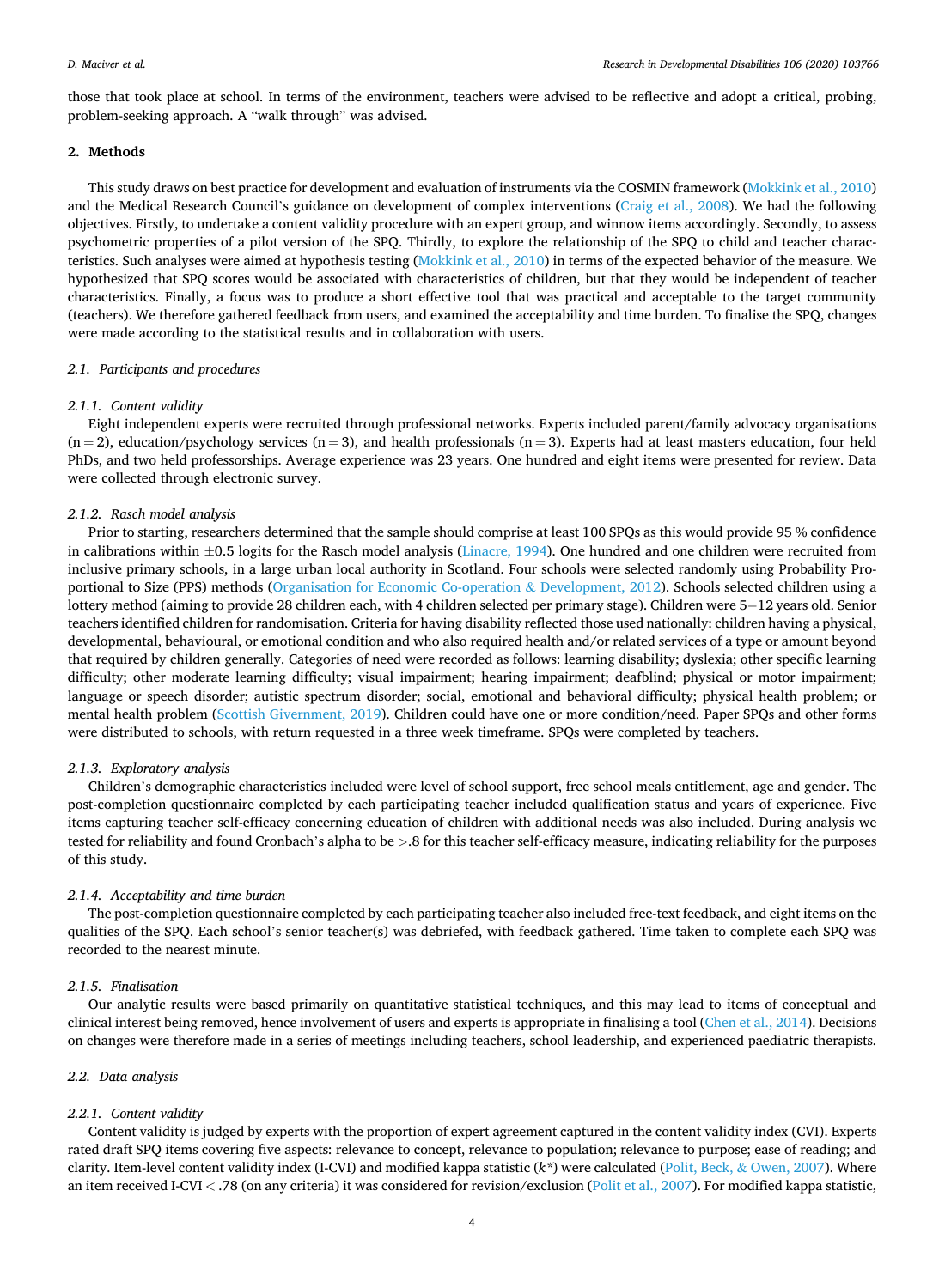content validity for items is described as excellent for *k*<sup>∗</sup> *>* .74 (Cicchetti & [Sparrow, 1981](#page-12-0)).

#### *2.2.2. Rasch model analysis*

A Rasch model analysis for polytomous item scales was conducted using a Partial Credit Model (PCM). Checks were conducted for monotonicity, local independence, Invariant Item Ordering (IIO) and unidimensionality using Mokken techniques [\(Na, Gross,](#page-12-0) & West, [2015\)](#page-12-0). Checks for unidimensionality indicate that items measure a unidimensional trait ([Kreiner, 2007](#page-12-0)). Item scalability coefficients *>*.5 indicate strong evidence for unidimensionality. Monotonicity indicates that the probability of receiving a higher score on an item will increase monotonically (or stay the same but will not decrease) as the score on the latent trait increases [\(Kreiner, 2007\)](#page-12-0). Local independence ensures that responses on each item are independent of responses on other items ([Kreiner, 2007](#page-12-0)). It is tested through largest associations (correlation *>*.5) in the standardised residual ([Kreiner, 2007\)](#page-12-0). Assumptions around IIO are that item difficulty remains the same across respondents [\(Ligtvoet, Van der Ark, te Marvelde,](#page-12-0) & Sijtsma, 2010). It is beneficial that the items have the same order with respect to difficulty as such an ordering facilitates interpretation [\(Ligtvoet et al., 2010\)](#page-12-0). IIO is interpreted using plots of item response functions, and visual examination to identify problematic items.

How well items conformed to the Rasch model was assessed through fit statistics. Fit statistics include the item locations (in logits), standard errors, residuals and fit to the model. For our study we focussed on Infit MnSq values, which are less sensitive to extreme responses that outfit (Bond & [Fox, 2013\)](#page-12-0). Infit MnSq statistics should range from .5 to 1.5 to be productive for measurement ([Bond](#page-12-0) & [Fox, 2013](#page-12-0)). A cut-off of Infit MnSq *>*1.4 with standardised z score (ZStd) *>*2 may be used to identify particularly problematic items (Bond & [Fox, 2013](#page-12-0)). Items and persons were also examined using a person-item map. Examinations were made for ceiling and floor effects, and gaps. Using this technique, in cases where there were multiple items representing the same level of difficulty, and the items reflected similar concepts, items may be omitted to shorten questionnaires [\(Boone, 2016](#page-12-0)). Separation was calculated. Separation gives an estimate of the spread of items or individuals along the continuum of ability and reflects the number of strata into which the sample can be divided. This is an indicator of quality as it evaluates in terms of whether items can separate individuals meaningfully. The separation ratio may be transformed into strata index describing the number of significantly different levels (Bond  $\&$  [Fox, 2013](#page-12-0)). Related is the reliability of these indices, providing the degree of confidence in estimates. For reliability, coefficients of .67–.80 are fair, .81–.90 are good, .91–.94 are very good and *>*0.94 are excellent [\(Fisher, 2007](#page-12-0)). For strata *<*2 strata are considered poor, 2–3 are fair, 3–4 are good, 4–5 are very good and *>*5 strata are excellent ([Fisher, 2007\)](#page-12-0). Cronbach's alpha, was also produced for each scale, with values *>*.8 considered good (Tavakol and Dennick, 2011).

#### *2.2.3. Exploratory analysis*

To assess the relationship between SPQ and child and teacher characteristics Bayesian pairwise correlations were conducted. One way analyses of variance were also conducted to assess effects of child and teacher characteristics on SPQ scores. Statistical significance was set to p *<* .05 for ANOVAs and statistical support for correlations was set to BF10 *>* 3 for Bayesian analyses.

#### *2.2.4. Acceptability and time burden*

Time-burden was assessed by identifying the average time taken to complete the SPQ. Qualitative feedback was transcribed and analysed using content analysis. Categorical questionnaire data were expressed as frequencies and percentages.

#### *2.2.5. Finalisation*

In order to produce the next version of the SPQ, items identified as problematic in the preceding analyses, inclusive of the Rasch model analysis, Mokken analysis, feedback, and teacher post-completion questionnaire, were reviewed.

Analyses were completed in R (v3.5.0), R Studio (v1.1.453), and SPSS V.22.0 (IBM Corp, Armonk, New York, USA). Mokken checks were conducted through the 'Moken' package (v2.8.11) in R. Rasch modelling was conducted via joint maximum likelihood estimation in WINSTEPS (v3.91.2).

#### *2.3. Ethics*

The investigation was carried out following the Declaration of Helsinki. Ethical approval was provided by the institutional committee of Queen Margaret University ("School participation feasibility study" August 2017) and Local Authority Research Access Service ("CIRCLE project" July 2017). Written consent was obtained from each school's head teacher and implied consent secured from teachers (completion of questionnaire and feedback indicating consent). Teachers were given the opportunity to opt out at any time and without giving a reason. Parental consent was not sought, as teachers completed SPQs based on professional knowledge and school-held records. Children were not directly involved in the research and all data was fully anonymised before release to the research team.

#### **3. Results**

#### *3.1. Content validity*

For 108 items, on review of *k*<sup>∗</sup>, *>*90 % of items had *k*<sup>∗</sup> *>* .74, indicating good content validity. However, twenty items had an I-CVI *<* .78 (across any criteria). On review, 15 items were removed and five were reworded. Qualitative feedback led to removal of four items. In consultation with end-users, it was identified that the instrument should contain as few items as possible (as respondents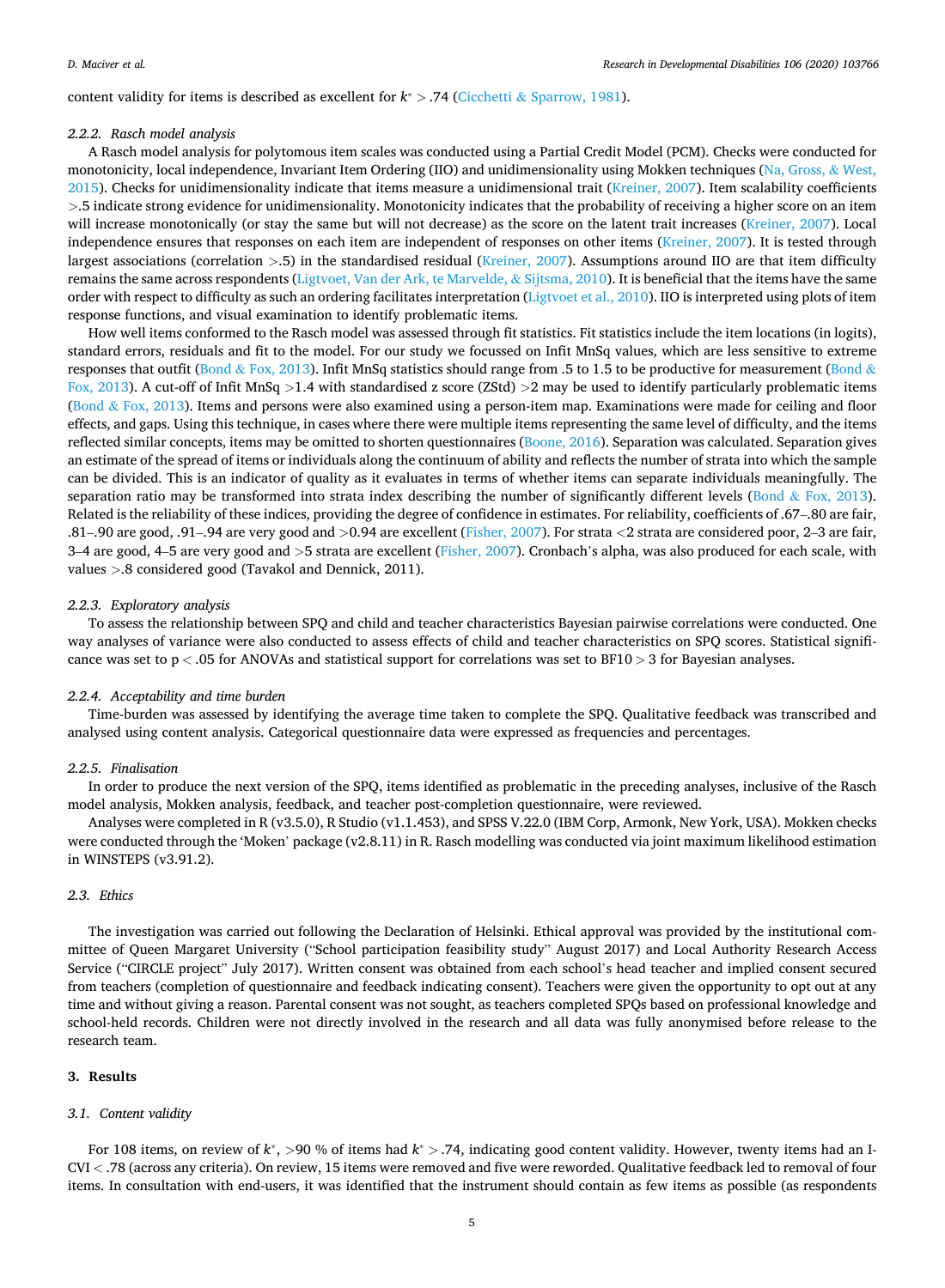could be required to evaluate several children). Items were therefore ranked for relevance by the development team to winnow the pool. Rankings were aggregated using the Cross-Entropy Monte Carlo algorithm, applied to Spearman footrule distances, implemented in the RankAggreg package for R. The item reduction steps resulted in a pool of 66 items (see additional file 2 for summary of all item reduction steps).

#### *3.2. Rasch model analysis*

Six schools were approached, with four participating. After randomisation, there were 108 children and 44 teachers eligible. Two teachers declined, leading to a loss of seven eligible children. SPQs were therefore completed by 42 teachers (95.45 % response) for 101 children (93.5 % response). Characteristics of children are in Table 1, teachers in [Table 2](#page-8-0). Checks of sample against the national population were completed for gender, free school meals, and needs. This approach was used to infer that the sample was representative. The comparator dataset, a yearly government-completed school census, was secured. This dataset included all government sponsored primary schools in Scotland, and data on children with additional needs aggregated at the school level. Summaries of the characteristics of children were developed and compared. Differences in proportions and means were inspected between the sample and local/national data. Data and analyses are presented in additional file 3. The overall conclusion is that the current sample shows an acceptable level of representativeness.

| Table 1 |                        |
|---------|------------------------|
|         | Children $(n = 101)$ . |

| Children                                          |                              |       |  |
|---------------------------------------------------|------------------------------|-------|--|
| Age                                               | Mean (SD; Range)             |       |  |
| Years, Months                                     | 8y 2mo (1y 10mo; 5y-12y 1mo) |       |  |
| Characteristics                                   | $\mathbf N$                  | $\%$  |  |
| Gender                                            |                              |       |  |
| Female                                            | 31                           | 30.69 |  |
| Male                                              | 67                           | 66.33 |  |
| Missing                                           | 3                            | 2.97  |  |
| Ethnicity                                         |                              |       |  |
| White - British/Scottish                          | 81                           | 80.19 |  |
| African                                           | 3                            | 2.97  |  |
| Asian - British/Scottish                          | 3                            | 2.97  |  |
| Mixed/multiple/other                              | $\overline{4}$               | 3.96  |  |
| Missing                                           | 10                           | 9.99  |  |
| Language                                          |                              |       |  |
| English                                           | 87                           | 86.13 |  |
| Other                                             | 11                           | 10.89 |  |
| Missing                                           | 3                            | 2.97  |  |
| Classifications <sup>a</sup>                      |                              |       |  |
| Autistic spectrum disorder                        | 16                           | 15.84 |  |
| Communication support need                        | 10                           | 9.9   |  |
| Deafblind                                         | $\mathbf{0}$                 | 0     |  |
| Dyslexia                                          | 22                           | 21.78 |  |
| Hearing impairment                                | 3                            | 2.97  |  |
| Language or speech disorder                       | 20                           | 19.8  |  |
| Learning disability                               | 10                           | 9.99  |  |
| Mental health problem                             | 6                            | 5.94  |  |
| Other moderate learning difficulty                | 6                            | 5.94  |  |
| Other specific learning difficulty (e.g. Numeric) | 8                            | 7.92  |  |
| Physical health problem                           | 5                            | 4.95  |  |
| Physical or motor impairment                      | 9                            | 8.91  |  |
| Social emotional and behavioural difficulty       | 19                           | 18.81 |  |
| Visual impairment                                 | $\overline{2}$               | 1.98  |  |
| Missing                                           | 14                           | 13.86 |  |
| School support level <sup>b</sup>                 |                              |       |  |
| I                                                 | 27                           | 26.73 |  |
| $\rm II$                                          | 24                           | 23.76 |  |
| III                                               | 43                           | 42.57 |  |
| Missing                                           | 7                            | 6.93  |  |

<sup>a</sup> Children may be in multiple categories. Individual categories may not sum to 100 %. 'Learning disability' matches internationally used definition 'Intellectual disability'. Moderate and Specific Learning Difficulties are umbrella terms for often cooccurring difficulties (Dyslexia, Dyspraxia, Dyscalculia, Attention Deficit Hyperactivity Disorder). A child may be diagnosed with a Learning Difficulty where there is a lack of achievement for age/ability, or a discrepancy between achievement and ability. Dyslexia is recorded separately due to national practice, and impact on education. 'Communication support need' represents

children who experience difficulties communicating and/or understanding others and is used in place of more specific diagnosis.<br><sup>b</sup> Level I: child's needs are managed by the class teacher; Level II: child's needs are manag senior teachers within the school; Level III: child's needs are managed with support from partnership services or agencies (e.g. therapists or psychologists).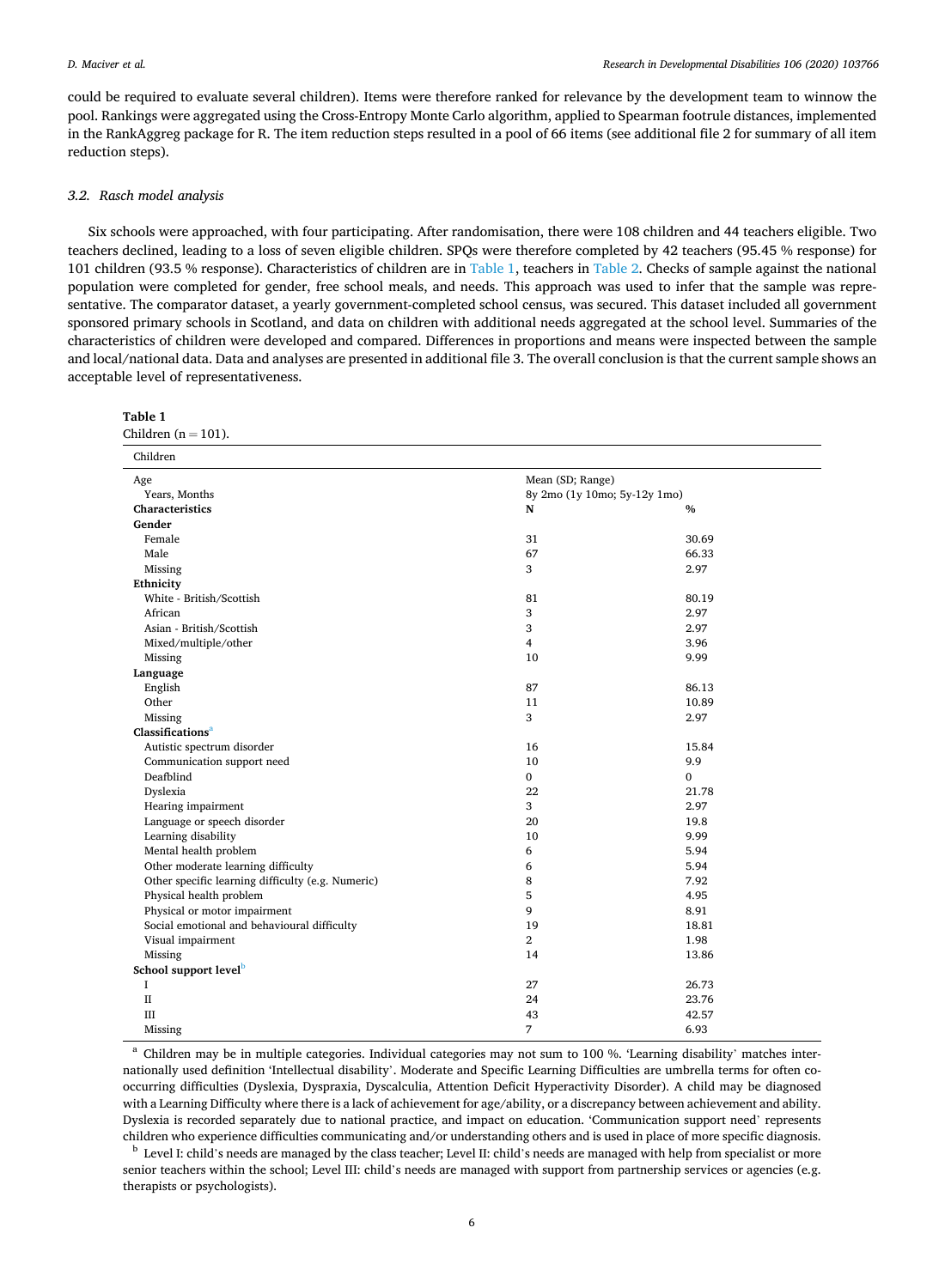| Teachers $(n = 42)$ .     |                      |       |  |
|---------------------------|----------------------|-------|--|
| Teachers                  |                      |       |  |
| Experience                | Mean (SD: Range)     |       |  |
| Years                     | $9.44(9.36: .25-32)$ |       |  |
| Characteristics           | N                    | $\%$  |  |
| Role <sup>a</sup>         |                      |       |  |
| Class Teacher             | 31                   | 73.81 |  |
| SfL                       | $\overline{2}$       | 4.76  |  |
| <b>Head Teacher</b>       | 1                    | 2.38  |  |
| Head Teacher $+$ SfL      | 1                    | 2.38  |  |
| Missing                   | 7                    | 16.67 |  |
| <b>Full time</b>          |                      |       |  |
| Yes                       | 30                   | 71.43 |  |
| No                        | 3                    | 7.14  |  |
| Job share                 | $\overline{2}$       | 4.76  |  |
| Missing                   | 7                    | 16.67 |  |
| Probationary <sup>b</sup> |                      |       |  |
| Yes                       | 6                    | 17.14 |  |
|                           |                      |       |  |

<span id="page-8-0"></span>

| Table |  |
|-------|--|
|-------|--|

<sup>a</sup> SfL: Support for learning teacher is experienced teacher with school wide responsibility for additional support of children. Head teacher matches internationally used definition of

"school principal".<br><sup>b</sup> Probationary teacher in their first year post qualification.

In line with the underlying conceptual framework, each scale of the SPQ was modeled separately. As per recommendations [\(Linacre, 2002\)](#page-12-0) we collapsed categories after an unsatisfactory evaluation of the response categories. We collapsed responses 1 and 2 in the Identity scale, the Competence scale and Symptoms scale. In the Environment scale, ratings 1, 2 and 3 were collapsed. After these adjustments, thresholds and category measures increased as appropriate, indicating that the categories capture increasing levels of the latent trait.

#### *3.2.1. Unidimensionality, monotonicity, local independence, invariant item ordering*

In reviewing unidimensionality, coefficients for each scale showed moderate-strong support for unidimensionality. Homogeneity coefficients for Identity scale ranged from H<sub>i</sub> = .44–.65 with an overall scalability coefficient of H<sub>s</sub> = .56 (SE = .049). Homogeneity coefficients for the Competence scale ranged from  $H_i = .36-.7$  with  $H_s = .58$  (SE = .04). Homogeneity coefficients for the Environment scale ranged from H<sub>i</sub> = .39–.66 with H<sub>s</sub> = .53 (SE = .04). Homogeneity coefficients for the Symptoms scale ranged from H<sub>i</sub> = .6–.67 with  $H_s = .64$  (SE = .05). Automated item selection procedure with increasing homogeneity thresholds indicated that at levels of .05–.35, the items in each scale measured a unidimensional latent trait. There were no violations of monotonicity. For local independence, nine items in the Environment scale and one item in the Identity scale were identified as problematic. For invariant item ordering, two items in the Competence scale and three in the Environment scale were identified as problematic. Items with issues at this stage were removed from further analysis, and tagged for review, rewording or removal.

#### *3.2.2. Overall performance of items*

Fifty-one items were included in the Rasch model analysis (see additional file 4 for a full overview of items, and Table 3 for a summary). Across each scale items were ordered according to difficulty as clinically and developmentally expected, supporting validity. In general, Infit values were within range, showing acceptable fit with the Rasch model. One item each in the Identity, Competence and Environment scales was Infit MnSq *>*1.4. Subsequent removal of items showed little improvement. With one item misfitting per scale the decision was taken to proceed retaining those items. The separation index was acceptable for persons and items (all scales). Reliability was good-excellent, except for the Symptoms scale which was fair (.79). Across the scales there were 2–4 person strata, indicating acceptable precision. Cronbach's alphas were *>*.8 for all scales, indicating good internal consistency.

| Table 3 |                              |
|---------|------------------------------|
|         | Summary table of indicators. |

| Criterion <sup>a,b</sup> | Target            | Environment | Identity | Competence | Symptoms |
|--------------------------|-------------------|-------------|----------|------------|----------|
| Cronbach's alpha         | > 8               | .94         | .89      | .94        | .84      |
| Item reliability         | > 8               | .94         | .91      | .95        | .93      |
| Item separation          | $\hspace{0.05cm}$ | 3.89        | 3.23     | 4.28       | 3.59     |
| Item strata*             | >2                | 5.52        | 4.64     | 6.04       | 5.12     |
| Person reliability       | > 8               | .86         | .83      | .9         | .79      |
| Person separation        |                   | 2.48        | 2.24     | 2.97       | 1.92     |
| Person strata*           | >2                | 3.64        | 3.32     | 4.29       | 2.89     |

<sup>a</sup> Recommended values for Rasch are based on [Fisher \(2007\)](#page-12-0).<br><sup>b</sup> Cronbach's alpha values from Tavakol and Dennick (2011).<br><sup>\*</sup> Calculated as 'H = (4G + 1)/3', where G = item/person separation.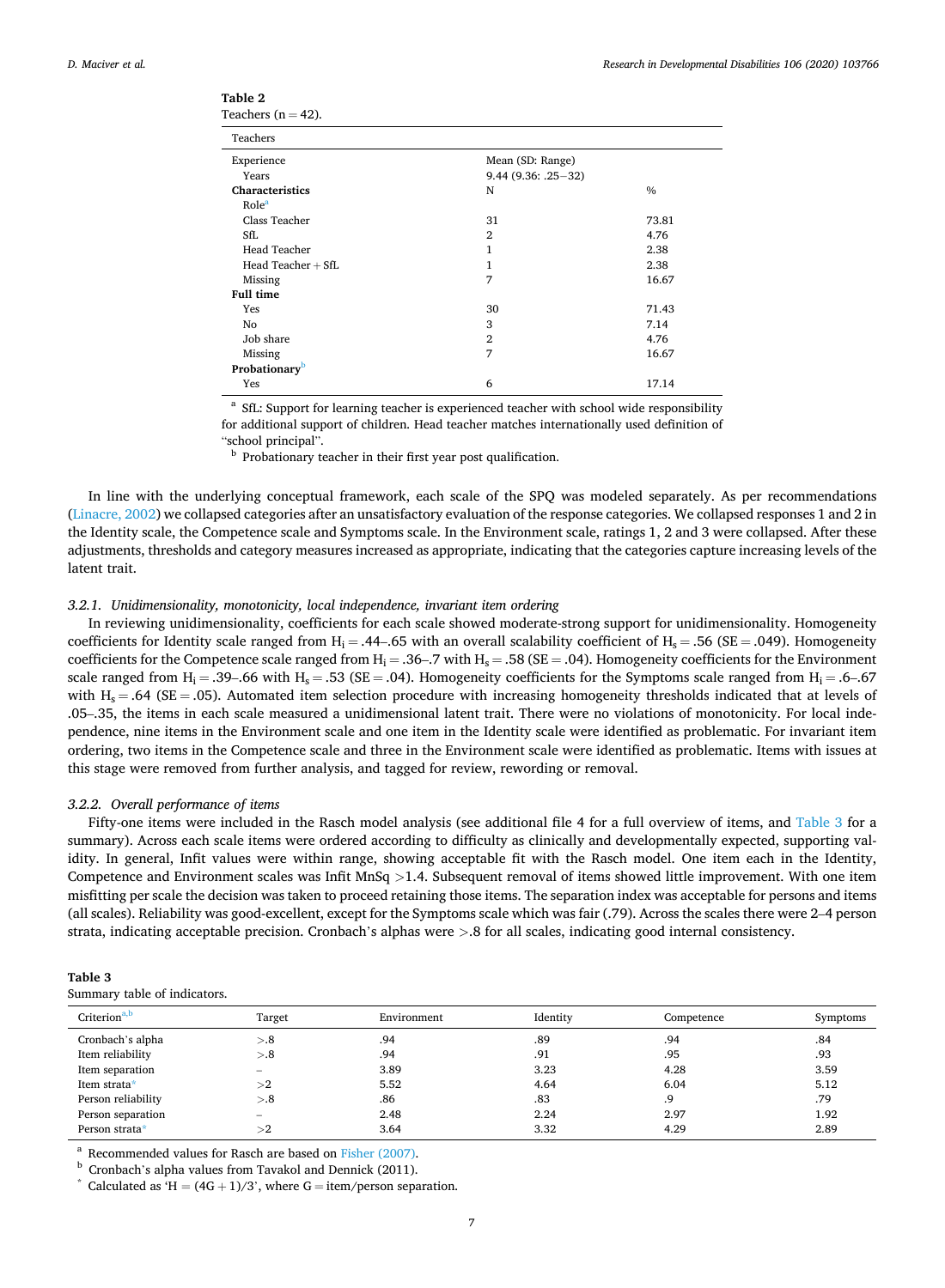#### *3.3. Exploratory analysis*

Full details are in additional file 5. In summary, mean SPQ scores were unaffected by teachers' characteristics – their experience, self-assessed self-efficacy, satisfaction with SPQ, probationary status and full or part time working. For children, eligibility for free school meals was a negative predictor of mean scores on three SPQ scales (Identity – t(74) = −2, p = .049; Symptoms – t(74) = −2.18,  $p = .032$ ; Environment – t(74) = 2.79, p = .007). A significant effect of school support level was also found for mean scores on two SPQ scales (Identity –  $F = 3.147$ ,  $p = .048$ ; Environment –  $F = 4.914$ ,  $p = .009$ ) with children receiving support level III scoring lower than those on level I. Gender was a significant predictor for mean SPQ score on the Competence scale (t(95) = −2.36, p = .02) with girls scoring higher ( $M_{diff} = .325$ ). Children's age was not related to mean SPQ scores.

#### *3.4. Acceptability and time burden*

SPQ mean administration time was 11.7 min. The post completion feedback questionnaire is presented in Table 4. Users reported the SPQ was an appropriate length, with clear instructions, and that they would use it again. However, feedback also indicated some issues, including items which were irrelevant, misleading, or superfluous and items which were unnecessary or repetitive. Qualitative analysis also identified factors that best facilitate successful liaison with schools (see additional file 6).

#### *3.5. Finalisation*

Post completion feedback from teachers was considered in tandem with the outcomes of the psychometric analysis. Items showing local dependency were examined first. Although item dependency can arise due to assistance or fatigue ([Yen, 1993\)](#page-13-0), we ruled out these since the SPQ was completed by skilled professionals. Instead, we hypothesised that dependence was arising due to common or overlapping concepts (Marais & [Andrich, 2008\)](#page-12-0). There was a pattern. Seven locally dependant items were related to peers. We hypothesised that issues were caused by items being perceived to be targeting the same idea, and/or by inadequately differentiated wording. The items were reviewed, with three removed and four reworded. Two additional items were discarded on the basis of local dependency, with alterations made to one item. Invariant item ordering (IIO) was examined. Requirement for IIO is stringent standard (Sijtsma & [Hemker, 1998](#page-12-0)), and is particularly suitable for tests which may be used to guide clinical decision making. Questionnaires with IIO are increasingly seen as desirable. In the case of the SPQ, four items not demonstrating IIO were removed, and one item was rewritten. Concerning misfit, one item was removed. The two remaining misfitting items were rewritten as we hypothesised that the misfit was due to ambiguous or otherwise poorly constructed wording. With regards to item difficulty, the environment scale contained items which were easier to endorse highly. A group of high scoring items were related to 'adults' (teachers and support staff) within the school. As teachers were rating, this phenomena was interpreted as a halo effect. To address this, in consultation with teachers, we retained items with a focus on supports/strategies (e.g. 'strategies to foster involvement and interaction with peers are regularly applied') and removed four items relating to teacher self-assessment (e.g. 'adults are responsive to the needs of the child'). In terms of the person-item map, six items representing the same level of difficulty, and similar concepts, were omitted to shorten the questionnaire.

Minimal data existed for the lower response categories for the environment items (i.e. Disagree, Somewhat Disagree and Somewhat Agree). The collapsing of categories was considered necessary for the purposes of the Rasch model analysis. A consideration of how these items were operating and the latent trait which they were eliciting was considered in light of the responses obtained. A practical rationale for collapsing the responses is that the rubric of SPQ regards any score of less than 4 as indicative of an issue or problem for that item. The scores of 1, 2, and 3 therefore indicate a problem or issue, whilst 4 would indicate no issue. Such collapsing was required for the environment scale, which equated to a dichotomous response option for the environment items (Disagree + Disagree Somewhat + Agree Somewhat, versus Agree). The remaining three scales required collapsing of responses 1 and 2 only. This led to a scale differentiating three levels (Disagree + Disagree Somewhat, versus Agree Somewhat, versus Agree). At least in the analysis phase, such collapsing could replace the 4-point scales. When combined with a Rasch model approach, which provides more precise estimates compared to mean scores, reduced response options may function well. However, regarding practical use, collapsed responses might not serve as well. Although teachers in the current study did not favour the lower response options, it was strongly supported by endusers that a range of scores should be available to reflect the variability of children/environments. We therefore retained the 4-point rating scale.

#### **Table 4**

Post-completion evaluation ( $n = 33$  teachers).

| Qualities of the SPQ                              | Yes $(\% )$ | Partially (%) | No(%)    |
|---------------------------------------------------|-------------|---------------|----------|
| Instructions appropriate?                         | 30 (90.9)   | 1(3.0)        | 2(6.1)   |
| Appropriate length?                               | 28 (84.8)   | 1(3.0)        | 4(12,1)  |
| Happy to use in future?                           | 25(75.8)    | 5(15.2)       | 3(9.1)   |
| Most teachers know the answers for most children? | 22 (66.7)   | 3(9.1)        | 8(24.2)  |
| Questions irrelevant/misleading/superfluous?      | 9(27.3)     | 14 (42.4)     | 10(30.3) |
| Items unnecessary/repetitive?                     | 8(24.2)     | 19 (57.6)     | 6(18.2)  |
| Difficulties completing?                          | 12(36.4)    | 14 (42.4)     | 7(21.2)  |
| Changes required?                                 | 12 (36.4)   | 11(33.3)      | 10(30.3) |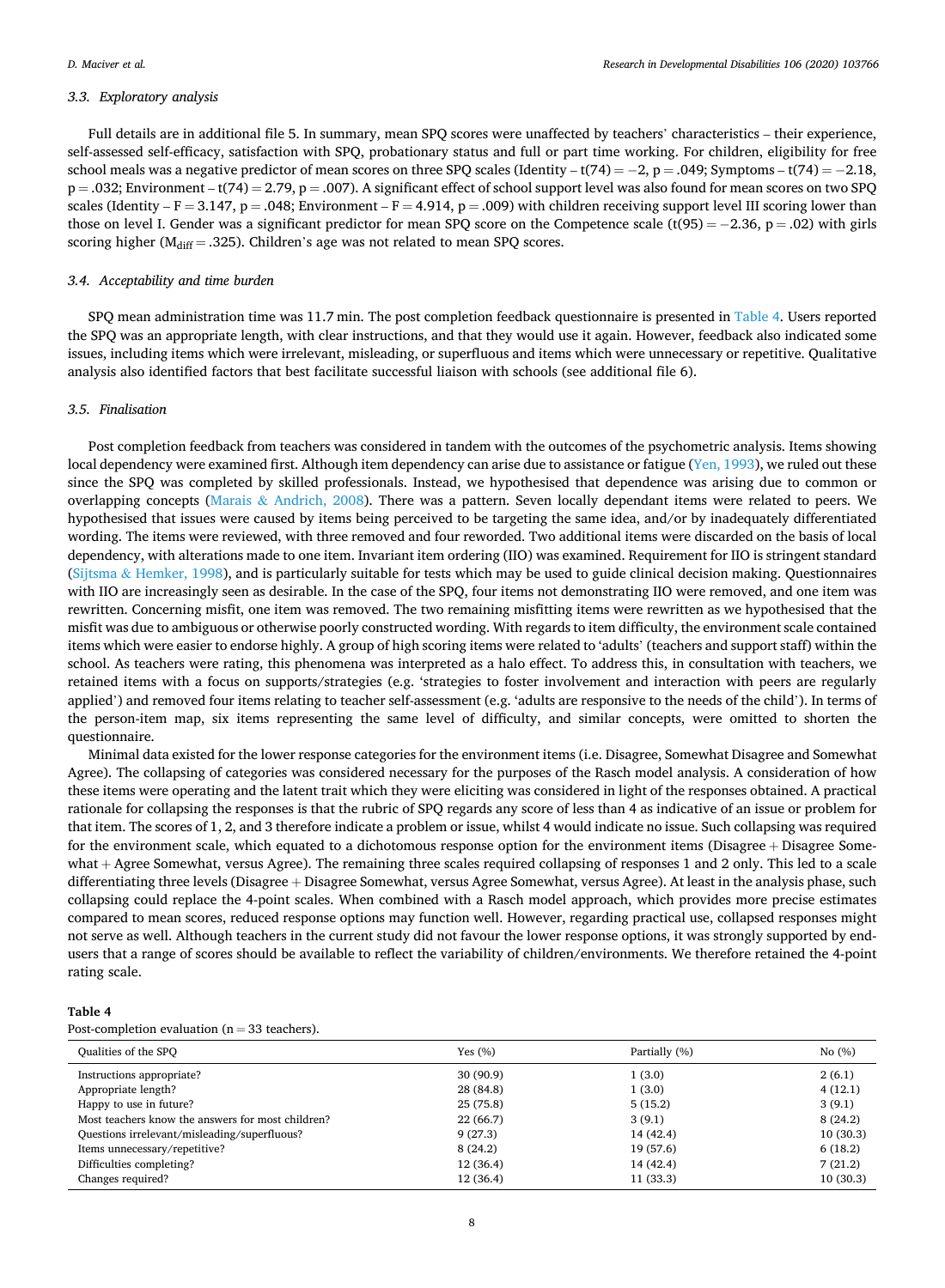All steps resulted in a questionnaire of 46 items (Identity: 9 items, Competence: 11 items, Experience of mind and body (symptoms): 5 items, Environment: 21 items). A summary of all item reduction steps is in additional file 2.

#### **4. Discussion**

In developing the SPQ, a goal was to produce an instrument that could be used for assessment of participation related constructs. In this study, we present information for teachers, rehabilitation professionals and other clinicians on a new measure for 5− 12 year old children with additional needs and disabilities in the school setting. We have advanced the conceptual development work of [Maciver](#page-12-0) [et al. \(2019\)](#page-12-0) and consulted with experts and practitioners. We tested the SPQ with 101 children, evaluated measurement properties, and produced a new version.

Evidence suggests the SPQ is an instrument that captures four participation related dimensions. The SPQ is based on the ideas that teachers are important in developing participation-fostering practices [\(Norwich, 2016](#page-12-0)) and that to do this requires a contemporary model that sees participation as shaped by environment and child factors [\(Maciver et al., 2019](#page-12-0)). An important feature of the SPQ is the interval-level measure-unit (logit) produced. There is recognition of the value of raising the current standard of assessment and particularly that assessments that generate 'true' measures.

We found internal consistency to be good. Cronbach's alphas were *>*.8 for all scales. Rasch person and item reliability were also good (*>*.8) except for the Symptoms scale which was fair (.79). Separation was also good (*>*2 strata) for all scales. However it is notable that the Symptoms scale reflected a somewhat lower separation index, indicating that this section was distinguishing two strata only. This reduced differentiation is less desirable. Overall however, there is evidence that scores from the SPQ may be considered reliable, and are able to distinguish among higher and lower performing groups of children.

SPQ responses were independent of teacher characteristics, a beneficial feature for tool reliability. Enhancing teacher ability to work with children is a key task, considering that initial teacher training may not fully prepare teachers for working with children who have complex additional needs ([Florian, 2012](#page-12-0)). Additionally, measures with good reliability are needed in schools, where several people may be involved with each child.

In terms of child characteristics, results indicated no significant differences in scores regarding child age. Lower SPQ scores were reported for children receiving Free School Meals (FSM), from children receiving the highest level of school support (school support level III) and in the case of one scale, for boys. Children eligible for FSM are a socioeconomically disadvantaged group, and children experiencing poverty experience more participation restrictions ([Arakelyan, Maciver, Rush, O](#page-12-0)'hare, & Forsyth, 2019). Regarding findings on school support, SPQ scores were lower for children receiving school support level III (children receiving the highest level of support). These children may have been receiving input from psychologists, occupational therapists, and/or other specialists and may therefore be considered to have higher need. The findings on lower scores for boys on one scale require investigation in future studies. However, reflecting other research, boys are more likely to be identified by teachers as having greater levels of need ([EASNIE, 2018](#page-12-0)).

The SPO was designed to be concise. A shorter and quicker to complete form is generally preferred by practitioners ([Dillman,](#page-12-0) Sinclair, & [Clark, 1993\)](#page-12-0). Although it was reported to be of a suitable length, teachers also identified issues with the pilot measure, which we have taken steps to remediate. Teachers did complete the instrument within acceptable timescales (*<*12 min per child), and it is likely this will be reduced due to the shortening of the tool as a result of this study.

The study provides insight into theoretical perspectives. Assessment of participation is synonymous the things that people do, for example activities or satisfaction with activities ([Adair et al., 2018](#page-11-0); [Imms et al., 2016](#page-12-0)). Yet it is also important to understand other elements when attempting to address barriers and issues to participation. Research related to the environment, choices, preferences, and contemporary approaches to intervention all reference the simultaneous contributions of several interrelated factors, including those related to the child and the environment ([Anaby, Law, Feldman, Majnemer,](#page-12-0) & Avery, 2018; [Imms et al., 2016\)](#page-12-0). This thinking moves away from deficit, instead focussing on biopsychosocial explanations – and by encouraging a focus on the environment and the role of practitioners (rather than what a child can and cannot do) decentralizes children's personal limitations and disabilities ([Maciver](#page-12-0) [et al., 2018](#page-12-0)). Building application of such theories into practice are important for teacher development in inclusive education ([Florian,](#page-12-0) [2012\)](#page-12-0).

We believe the SPQ may find use internationally. There is potential for generalisability because of the shared context of increasingly inclusive education systems. The SPQ is intended for use by teachers (and related services personnel), with an English language version available, which has been developed with international collaboration. In Scotland, where the research was carried out, the presumption of general education for almost all children has been national policy for several years ([Scottish Givernment, 2019\)](#page-12-0). Significant numbers of learners with disabilities are in general schools. Improving teacher and school practices are a key focus. Scotland is not unique in this respect, and analogous trends are apparent internationally ([Riddell, 2012\)](#page-12-0). The demographic and cultural similarities of Scotland's education system to others around the world means that the applicability of the SPQ to a range of contexts is increased. Further research supporting use in the different contexts, especially non-English speaking contexts, remains necessary.

Overall, we believe that the measure may find application for the population of children with additional needs, developmental and other disabilities in schools. The SPQ is intended to support fast and efficient child and classroom assessment, as well as audit and research. Across the world teachers are being challenged to develop systems for identifying, monitoring and improving outcomes. Reliable, valid tools are required. The SPQ is a structured rating scale designed to complement practice with new participation related indicators. It will be of interest and use to classroom teachers, specialised teachers and related services personnel. The SPQ could be used for individual learners in audit of support needs, identifying current support and potential gaps, as well as resourcing and staff development. For example, advance knowledge of low SPQ environment scores, could help ensure that further assessment and supports focus on the classroom environment. Results could also support planning by school leadership and to inform and support strategic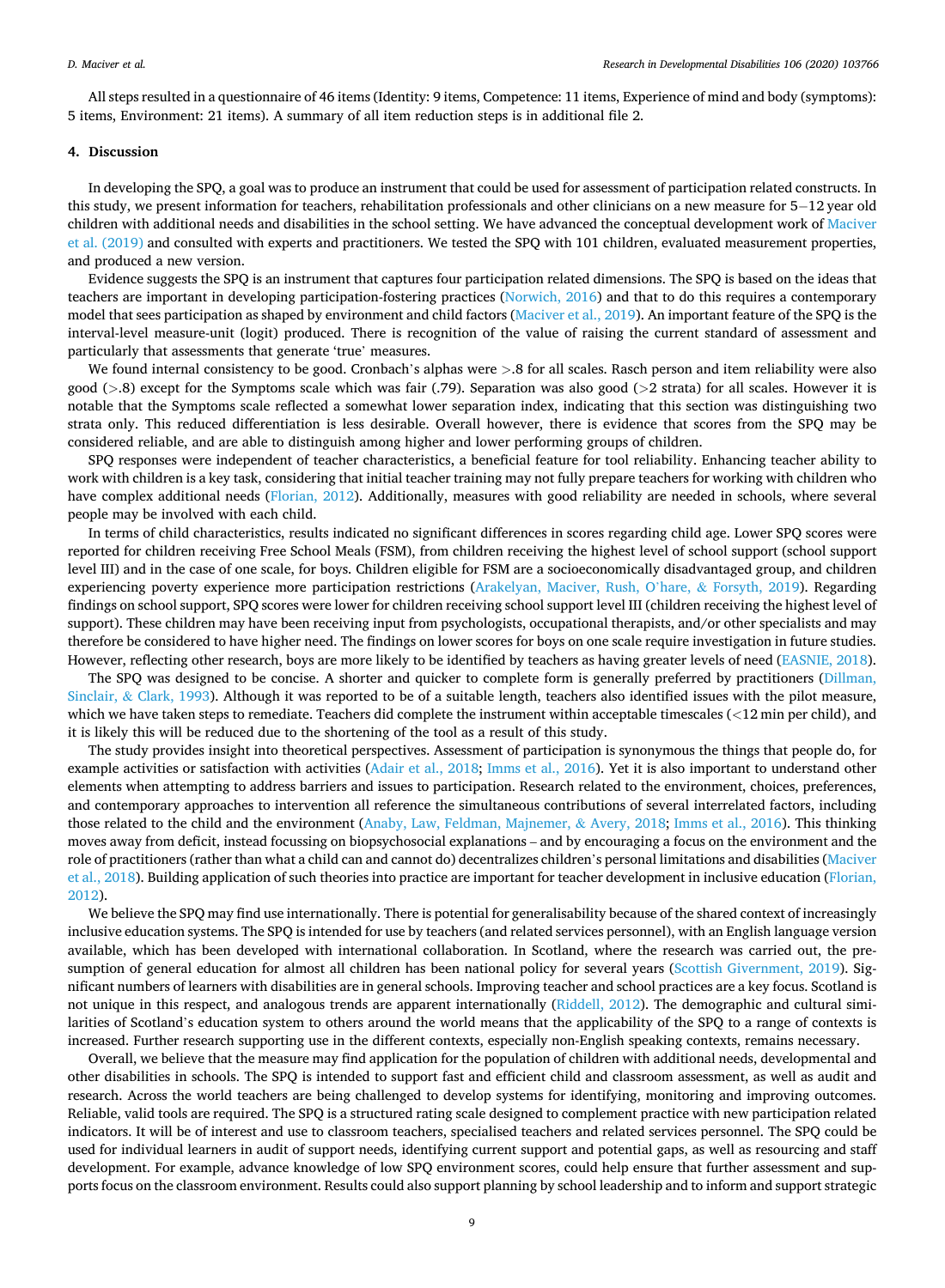<span id="page-11-0"></span>decision making around resourcing. Examining child and the environment should be the first step of any support. The SPQ allows the user to identify where problems lie, and develop interventions, or components for interventions that will target them in a participationfocussed framework. These ideas are congruent with evidence that environment-focussed adaptations and individual coaching/ mentoring may improve participation of children with disabilities (Adair, Ullenhag, Keen, Granlund, & Imms, 2015). Participation related constructs are also a key topic of interest for researchers focusing on school participation. The SPQ can measure four participation related areas, and can serve as a foundation for studies on key mechanisms for school participation outcomes.

#### *4.1. Limitations*

The study did not evaluate the effects of rewording/removal of some items. Recall bias may occur with teachers reporting on events and children within larger cohorts. Some information was not immediately available or known to teachers. Another potential form of bias was social desirability, which arises when teachers offer 'better' answers, believe some may be 'wrong' or do not wish to present a negative picture of the school. A repeat of the Rasch analysis with the 46 item post-pilot measure with a larger data set is warranted, as the robustness and stability of the findings will be enhanced if a larger sample is used. Further research is also needed to assess convergent validity, test-retest reliability and inter-rater reliability. Using the SPQ alongside a tool which measures frequency or involvement in participation would provide the opportunity to test our hypotheses on the relationships between environment, child, and participation.

#### **5. Conclusions**

The study has demonstrated a method to address participation-related assessment through establishment of low-burden data collection using teachers as lead respondents. An additional advantage of the SPQ is its combination of three scales relating to child factors, and one environment scale, into a comprehensive instrument, which sets it apart from the other available measures.

#### **CRediT authorship contribution statement**

**Donald Maciver:** Conceptualization, Methodology, Validation, Formal analysis, Writing - review & editing, Investigation, Resources, Data curation, Writing - original draft, Supervision, Project administration, Funding acquisition. **Vaibhav Tyagi:** Conceptualization, Methodology, Software, Validation, Formal analysis, Writing - review & editing, Investigation, Resources, Data curation, Writing - original draft, VisualizationProject administration. **Jessica M. Kramer:** Methodology, Validation, Formal analysis, Writing review & editing. **Janet Richmond:** Conceptualization, Methodology, Validation, Formal analysis, Writing - review & editing. **Liliya Todorova:** Conceptualization, Methodology, Validation, Formal analysis, Writing - review & editing. **Dulce Romero-Ayuso:**  Conceptualization, Methodology, Validation, Formal analysis, Writing - review & editing. **Hiromi Nakamura-Thomas:** Conceptualization, Methodology, Validation, Formal analysis, Writing - review & editing. **Margo van Hartingsveldt:** Conceptualization, Methodology, Validation, Formal analysis, Writing - review & editing. **Lorna Johnston:** Conceptualization, Methodology, Validation, Formal analysis, Writing - review & editing, Investigation, Resources, Project administration. **Anne O'Hare:** Conceptualization, Methodology, Validation, Formal analysis, Writing - review & editing, Writing - original draft, Supervision, Project administration, Funding acquisition. **Kirsty Forsyth:** Conceptualization, Methodology, Validation, Formal analysis, Writing - review & editing, Writing - original draft, Supervision, Project administration, Funding acquisition.

#### **Acknowledgements**

The study was led by a partnership between [blinded]. Thanks to the schools, teachers and parents who have supported this research and to the international collaborators. This research was funded by NHS Lothian, City of Edinburgh Council & Scottish Government. The SPQ has been developed for use by schools, teachers, researchers and clinicians and can be used for the benefit of improving the participation of 5-12 year old children with special educational needs or disabilities. To use the scale, contact is required: [blinded] and cite in any subsequent write up.

#### **Appendix A. Supplementary data**

Supplementary material related to this article can be found, in the online version, at doi:[https://doi.org/10.1016/j.ridd.2020.](https://doi.org/10.1016/j.ridd.2020.103766) [103766.](https://doi.org/10.1016/j.ridd.2020.103766)

#### **References**

[Adair, B., Ullenhag, A., Keen, D., Granlund, M., & Imms, C. \(2015\). The effect of interventions aimed at improving participation outcomes for children with](http://refhub.elsevier.com/S0891-4222(20)30198-0/sbref0005) [disabilities: A systematic review.](http://refhub.elsevier.com/S0891-4222(20)30198-0/sbref0005) *Developmental Medicine & Child Neurology, 57*(12), 1093–1104.

[Adair, B., Ullenhag, A., Rosenbaum, P., Granlund, M., Keen, D., & Imms, C. \(2018\). Measures used to quantify participation in childhood disability and their alignment](http://refhub.elsevier.com/S0891-4222(20)30198-0/sbref0010) [with the family of participation-related constructs: A systematic review.](http://refhub.elsevier.com/S0891-4222(20)30198-0/sbref0010) *Developmental Medicine & Child Neurology, 60*(11), 1101–1116.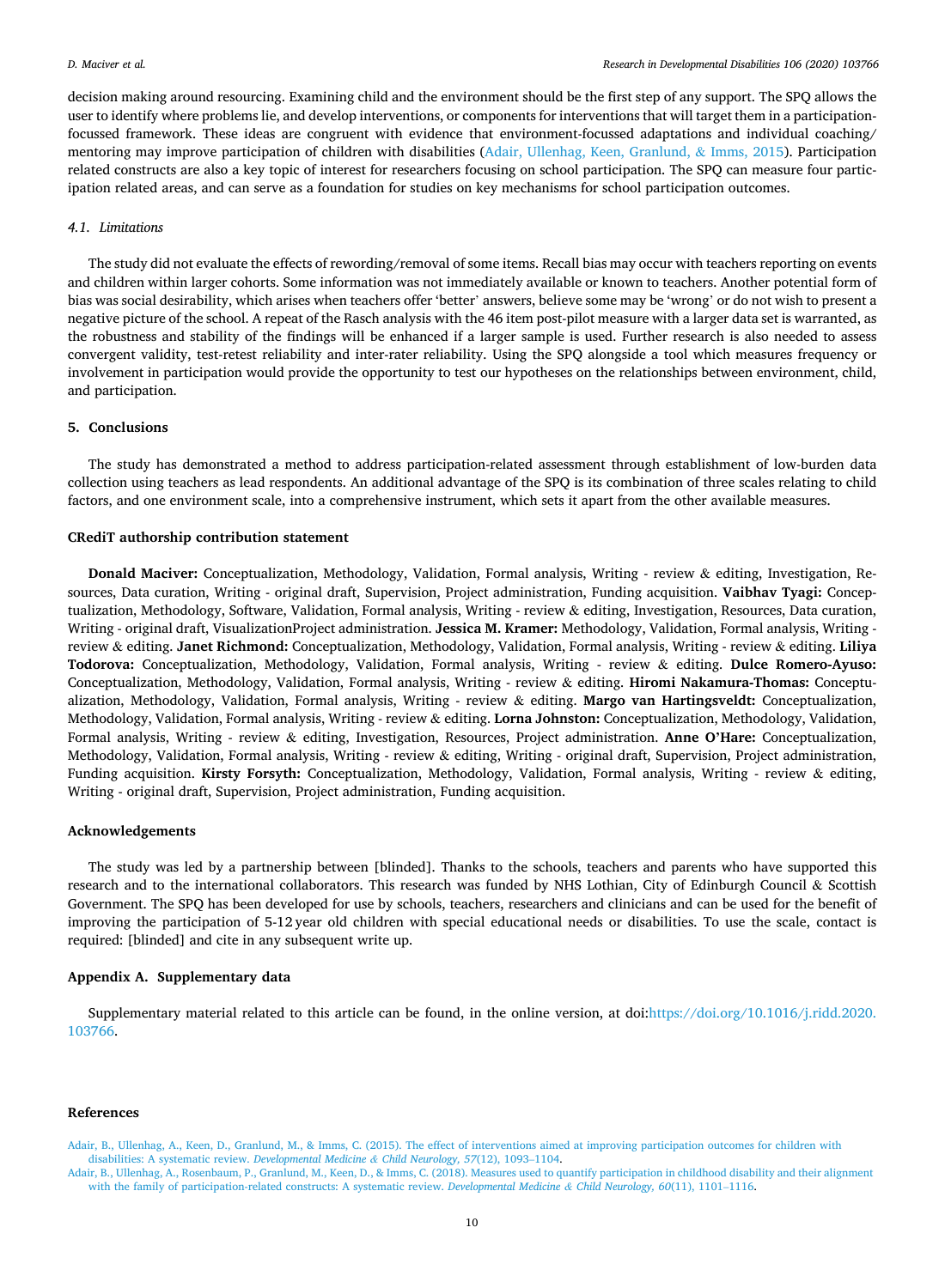- <span id="page-12-0"></span>[Anaby, D. R., Campbell, W. N., Missiuna, C., Shaw, S. R., Bennett, S., Khan, S.,](http://refhub.elsevier.com/S0891-4222(20)30198-0/sbref0015) … GOLDs (Group for Optimizing Leadership and Delivering Services). (2019). [Recommended practices to organize and deliver school-based services for children with disabilities: A scoping review.](http://refhub.elsevier.com/S0891-4222(20)30198-0/sbref0015) *Child: Care, Health and Development, 45*(1), [15](http://refhub.elsevier.com/S0891-4222(20)30198-0/sbref0015)–27.
- [Anaby, D. R., Law, M., Feldman, D., Majnemer, A., & Avery, L. \(2018\). The effectiveness of the pathways and resources for engagement and participation \(PREP\)](http://refhub.elsevier.com/S0891-4222(20)30198-0/sbref0020) [intervention: Improving participation of adolescents with physical disabilities.](http://refhub.elsevier.com/S0891-4222(20)30198-0/sbref0020) *Developmental Medicine & Child Neurology, 60*(5), 513–519.
- Arakelyan, S., Maciver, D., Rush, R., O'[hare, A., & Forsyth, K. \(2019\). Family factors associated with participation of children with disabilities: A systematic review.](http://refhub.elsevier.com/S0891-4222(20)30198-0/sbref0025) *[Developmental Medicine](http://refhub.elsevier.com/S0891-4222(20)30198-0/sbref0025) & Child Neurology, 61*(5), 514–522.
- Bond, T. G., & Fox, C. M. (2013). *[Applying the Rasch Model: Fundamental Measurement in the Human Sciences](http://refhub.elsevier.com/S0891-4222(20)30198-0/sbref0030)*.
- [Boone, W. J. \(2016\). Rasch analysis for instrument development: why, when, and how?](http://refhub.elsevier.com/S0891-4222(20)30198-0/sbref0035) *CBE*—*Life Sciences Education, 15*(4), rm4.
- [Chen, W. H., Lenderking, W., Jin, Y., Wyrwich, K. W., Gelhorn, H., & Revicki, D. A. \(2014\). Is Rasch model analysis applicable in small sample size pilot studies for](http://refhub.elsevier.com/S0891-4222(20)30198-0/sbref0040) [assessing item characteristics? An example using PROMIS pain behavior item bank data.](http://refhub.elsevier.com/S0891-4222(20)30198-0/sbref0040) *Quality of Life Research, 23*(2), 485–493.
- [Chen, E., Heritage, M., & Lee, J. \(2005\). Identifying and monitoring students](http://refhub.elsevier.com/S0891-4222(20)30198-0/sbref0045)' learning needs with technology. *Journal of Education for Students Placed at Risk, 10*(3), 309–[332.](http://refhub.elsevier.com/S0891-4222(20)30198-0/sbref0045)
- [Cicchetti, D. V., & Sparrow, S. A. \(1981\). Developing criteria for establishing interrater reliability of specific items: Applications to assessment of adaptive behavior.](http://refhub.elsevier.com/S0891-4222(20)30198-0/sbref0050) *[American Journal of Mental Deficiency](http://refhub.elsevier.com/S0891-4222(20)30198-0/sbref0050)*.
- Craig, P., Dieppe, P., Macintyre, S., Michie, S., Nazareth, I., & Petticrew, M (2008). Developing and evaluating complex interventions: The new Medical Research Council guidance. *BMJ, 337*, a1655.<https://doi.org/10.1136/bmj.a1655>.
- [Dillman, D. A., Sinclair, M. D., & Clark, J. R. \(1993\). Effects of questionnaire length, respondent-friendly design, and a difficult question on response rates for](http://refhub.elsevier.com/S0891-4222(20)30198-0/sbref0060)  [occupant-addressed census mail surveys.](http://refhub.elsevier.com/S0891-4222(20)30198-0/sbref0060) *Public Opinion Quarterly, 57*(3), 289–304.
- [European Agency for Special Needs and Inclusive Education. \(2018\). In J. Ramberg, A. L](http://refhub.elsevier.com/S0891-4222(20)30198-0/sbref0065)énárt, & A. Watkins (Eds.), *European agency statistics on inclusive education: [2016 dataset cross-country report](http://refhub.elsevier.com/S0891-4222(20)30198-0/sbref0065)*. Odense, Denmark.
- Fisher, W. (2007). Rating scale instrument quality criteria. *Rasch Measurement Transactions, 21*, 1. Available from: <https://www.rasch.org/rmt/rmt211.pdf>(Accessed 10 July 2019).
- [Florian, L. \(2012\). Preparing teachers to work in inclusive classrooms: Key lessons for the professional development of teacher educators from Scotland](http://refhub.elsevier.com/S0891-4222(20)30198-0/sbref0075)'s inclusive practice project. *[Journal of Teacher Education, 63](http://refhub.elsevier.com/S0891-4222(20)30198-0/sbref0075)*(4), 275–285.
- [Glazzard, J. \(2013\). A critical interrogation of the contemporary discourses associated with inclusive education in England.](http://refhub.elsevier.com/S0891-4222(20)30198-0/sbref0080) *Journal of Research in Special Educational [Needs, 13](http://refhub.elsevier.com/S0891-4222(20)30198-0/sbref0080)*(3), 182–188.
- Göransson, [K., & Nilholm, C. \(2014\). Conceptual diversities and empirical shortcomings](http://refhub.elsevier.com/S0891-4222(20)30198-0/sbref0085)–a critical analysis of research on inclusive education. *European Journal of [Special Needs Education, 29](http://refhub.elsevier.com/S0891-4222(20)30198-0/sbref0085)*(3), 265–280.
- [Hollenweger, J. \(2011\). Development of an ICF-based eligibility procedure for education in Switzerland. In](http://refhub.elsevier.com/S0891-4222(20)30198-0/sbref0090) *BMC public health* (Vol. 11, No. 4). BioMed Central. p. S7. [Imms, C., Adair, B., Keen, D., Ullenhag, A., Rosenbaum, P., & Granlund, M. \(2016\). 'Participation](http://refhub.elsevier.com/S0891-4222(20)30198-0/sbref0095)': a systematic review of language, definitions, and constructs used in
- [intervention research with children with disabilities.](http://refhub.elsevier.com/S0891-4222(20)30198-0/sbref0095) *Developmental Medicine & Child Neurology, 58*(1), 29–38. [Ingram, D., Louis, K. S., & Schroeder, R. G. \(2004\). Accountability policies and teacher decision making: Barriers to the use of data to improve practice.](http://refhub.elsevier.com/S0891-4222(20)30198-0/sbref0100) *Teachers*
- *[College Record, 106](http://refhub.elsevier.com/S0891-4222(20)30198-0/sbref0100)*(6), 1258–1287.
- [Izadi-Najafabadi, S., Ryan, N., Ghafooripoor, G., Gill, K., & Zwicker, J. G. \(2019\). Participation of children with developmental coordination disorder.](http://refhub.elsevier.com/S0891-4222(20)30198-0/sbref0105) *Research in [Developmental Disabilities, 84](http://refhub.elsevier.com/S0891-4222(20)30198-0/sbref0105)*, 75–84.

James Lind Alliance. (2016). Learning Difficulties (Scotland) Top 10. Available from: <http://www.jla.nihr.ac.uk/top-10-priorities>.

- John-Akinola, Y. O., & Nic-Gabhainn, S. (2014). Children'[s participation in school: A cross-sectional study of the relationship between school environments,](http://refhub.elsevier.com/S0891-4222(20)30198-0/sbref0115)
- [participation and health and well-being outcomes.](http://refhub.elsevier.com/S0891-4222(20)30198-0/sbref0115) *BMC Public Health, 14*(1), 964.
- [Kreiner, S. \(2007\). Validity and objectivity: Reflections on the role and nature of Rasch models.](http://refhub.elsevier.com/S0891-4222(20)30198-0/sbref0120) *Nordic Psychology, 59*(3), 268–298.
- [Ligtvoet, R., Van der Ark, L. A., te Marvelde, J. M., & Sijtsma, K. \(2010\). Investigating an invariant item ordering for polytomously scored items.](http://refhub.elsevier.com/S0891-4222(20)30198-0/sbref0125) *Educational and [Psychological Measurement, 70](http://refhub.elsevier.com/S0891-4222(20)30198-0/sbref0125)*(4), 578–595.
- [Linacre, J. \(2002\). Optimizing rating scale category effectiveness.](http://refhub.elsevier.com/S0891-4222(20)30198-0/sbref0130) *Journal of Applied Measurement, 3*(1), 85–106.
- [Linacre, J. \(1994\). Sample size and item calibration stability.](http://refhub.elsevier.com/S0891-4222(20)30198-0/sbref0135) *Rasch Mes Trans., 7*, 328.
- [Maciver, D., Hunter, C., Adamson, A., Grayson, Z., Forsyth, K., & McLeod, I. \(2018\). Supporting successful inclusive practices for learners with disabilities in high](http://refhub.elsevier.com/S0891-4222(20)30198-0/sbref0140) [schools: A multisite, mixed method collective case study.](http://refhub.elsevier.com/S0891-4222(20)30198-0/sbref0140) *Disability and Rehabilitation, 40*(14), 1708–1717.
- [Maciver, D., Rutherford, M., Arakelyan, S., Kramer, J. M., Richmond, J., Todorova, L.,](http://refhub.elsevier.com/S0891-4222(20)30198-0/sbref0145) … O'Hare, A. (2019). Participation of children with disabilities in school: A [realist systematic review of psychosocial and environmental factors.](http://refhub.elsevier.com/S0891-4222(20)30198-0/sbref0145) *PLoS One, 14*(1), Article e0210511.
- [Marais, I., & Andrich, D. \(2008\). Formalizing dimension and response violations of local independence in the unidimensional Rasch model.](http://refhub.elsevier.com/S0891-4222(20)30198-0/sbref0150) *Journal of Applied [Measurement, 9](http://refhub.elsevier.com/S0891-4222(20)30198-0/sbref0150)*(3), 200–215.
- [Mokkink, L. B., Terwee, C. B., Patrick, D. L., Alonso, J., Stratford, P. W., Knol, D. L., Bouter, L. M., & de Vet, H. C. \(2010\). The COSMIN study reached international](http://refhub.elsevier.com/S0891-4222(20)30198-0/sbref0155) [consensus on taxonomy, terminology, and definitions of measurement properties for health-related patient-reported outcomes.](http://refhub.elsevier.com/S0891-4222(20)30198-0/sbref0155) *Journal of Clinical Epidemiology, 63*  [\(7\), 737](http://refhub.elsevier.com/S0891-4222(20)30198-0/sbref0155)–745.
- [Na, M., Gross, A. L., & West, K. P. \(2015\). Validation of the food access survey tool to assess household food insecurity in rural Bangladesh.](http://refhub.elsevier.com/S0891-4222(20)30198-0/sbref0160) *BMC Public Health, 15*(1), [863.](http://refhub.elsevier.com/S0891-4222(20)30198-0/sbref0160)
- Norwich, B. (2008). *[Perspectives and Purposes of Disability Classification Systems. Disability Classification in Education: Issues and perspectives](http://refhub.elsevier.com/S0891-4222(20)30198-0/sbref0165)* (p. 131).
- [Norwich, B. \(2016\). Conceptualizing special educational needs using a biopsychosocial model in England: the prospects and challenges of using the International](http://refhub.elsevier.com/S0891-4222(20)30198-0/sbref0170)  [Classification of Functioning framework.](http://refhub.elsevier.com/S0891-4222(20)30198-0/sbref0170) *Frontiers in Education, 1*(December), 5. Frontiers.
- Organisation for Economic Co-operation and Development. (2012). PISA 2012 Technical Report. Available from: [https://www.oecd.org/pisa/pisaproducts/PISA-](https://www.oecd.org/pisa/pisaproducts/PISA-2012-technical-report-final.pdf)[2012-technical-report-final.pdf](https://www.oecd.org/pisa/pisaproducts/PISA-2012-technical-report-final.pdf).
- [Peny-Dahlstrand, M., Krumlinde-Sundholm, L., & Gosman-Hedstrom, G. \(2013\). Patterns of participation in school-related activities and settings in children with](http://refhub.elsevier.com/S0891-4222(20)30198-0/sbref0180)  spina bifida. *[Disability and Rehabilitation, 35](http://refhub.elsevier.com/S0891-4222(20)30198-0/sbref0180)*(21), 1821–1827.
- [Polit, D. F., Beck, C. T., & Owen, S. V. \(2007\). Is the CVI an acceptable indicator of content validity? Appraisal and recommendations.](http://refhub.elsevier.com/S0891-4222(20)30198-0/sbref0185) *Research in Nursing & Health, 30*  [\(4\), 459](http://refhub.elsevier.com/S0891-4222(20)30198-0/sbref0185)–467.
- Riddell, S. (2012). *[Education and disability/special needs, policies and practices in education, training and employment for students with disabilities and special educational](http://refhub.elsevier.com/S0891-4222(20)30198-0/sbref0190) needs in the EU* [\(p. 201\). Brussels: NESSE Network.](http://refhub.elsevier.com/S0891-4222(20)30198-0/sbref0190)
- [Ruijs, N. M., & Peetsma, T. T. \(2009\). Effects of inclusion on students with and without special educational needs reviewed.](http://refhub.elsevier.com/S0891-4222(20)30198-0/sbref0195) *Educational Research Review, 4*, 67–79. Scottish Givernment. (2019). Guidance on the presumption to provide education in a mainstream setting. https://www.parliament.scot/S5 Education/Inquiries/ 20190326Guidance on the presumption to mainstreaming.pdf.
- [Sijtsma, K., & Hemker, B. T. \(1998\). Nonparametric polytomous IRT models for invariant item ordering, with results for parametric models.](http://refhub.elsevier.com/S0891-4222(20)30198-0/sbref0205) *Psychometrika, 63*(2), 183–[200.](http://refhub.elsevier.com/S0891-4222(20)30198-0/sbref0205)
- Sturgis, P., Hughes, G., & Smith, P. (2006). *[A study of suitable methods for raising response rates in school surveys](http://refhub.elsevier.com/S0891-4222(20)30198-0/sbref0210)*. Department for Education and Skills.
- [van der Veen, I., Smeets, E., & Derriks, M. \(2010\). Children with special educational needs in the Netherlands: Number, characteristics and school career.](http://refhub.elsevier.com/S0891-4222(20)30198-0/sbref0215) *Educational [Research, 52](http://refhub.elsevier.com/S0891-4222(20)30198-0/sbref0215)*(1), 15–43.
- [Whiteneck, G, & Dijkers, MP \(2009\). Difficult to measure constructs: Conceptual and methodological issues concerning participation and environmental factors.](http://refhub.elsevier.com/S0891-4222(20)30198-0/sbref0220)  *[Archives of Physical Medicine and Rehabilitation, 90](http://refhub.elsevier.com/S0891-4222(20)30198-0/sbref0220)*, S22–S35.
- World Health Organization. (2007). *[International classification of functioning, disability, and health: Children](http://refhub.elsevier.com/S0891-4222(20)30198-0/sbref0225) & youth version*. Geneva: WHO.